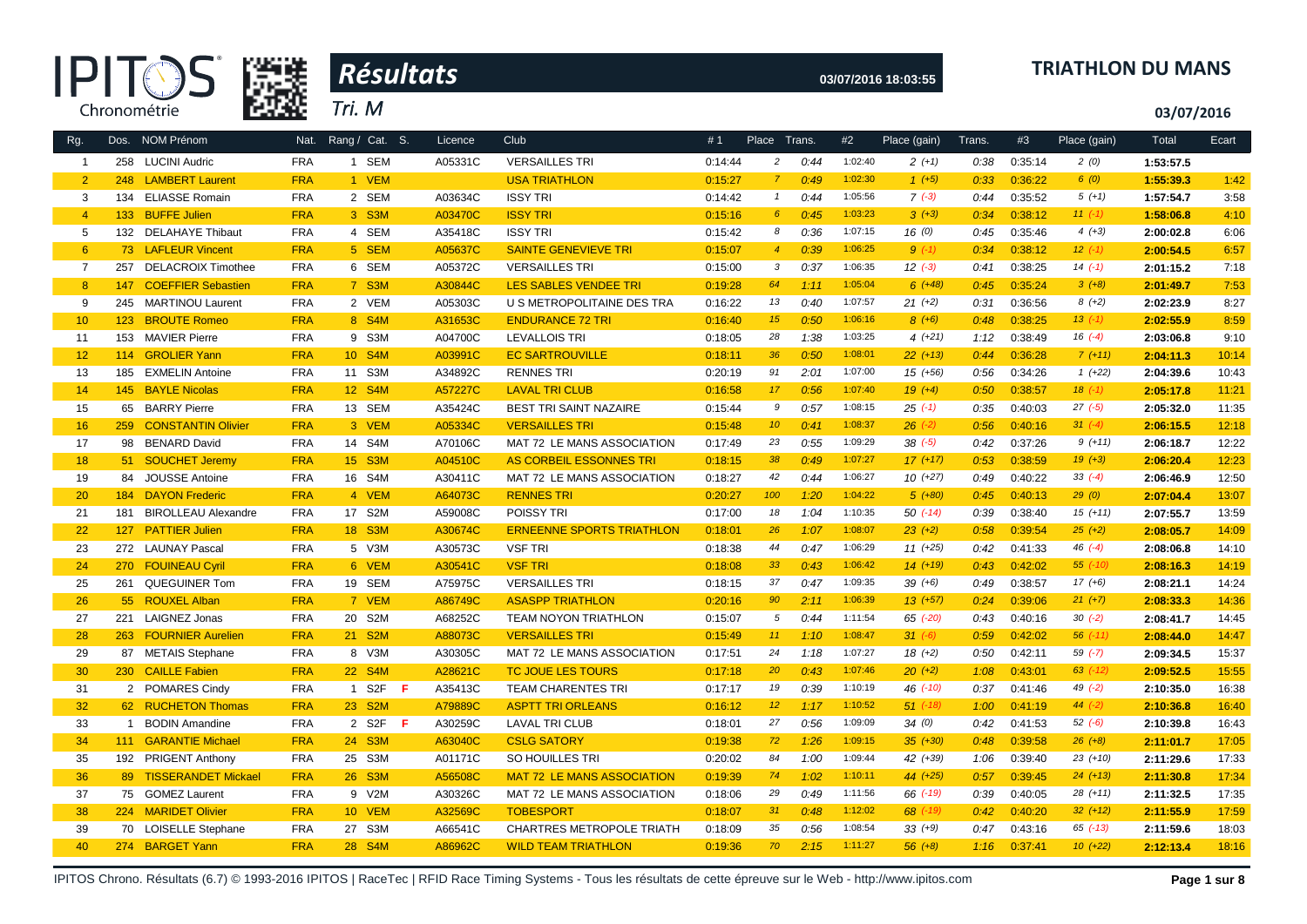



### **03/07/2016 18:03:55 TRIATHLON DU MANS**

**03/07/2016**

| Rg. |     | Dos. NOM Prénom           | Nat.       | Rang / Cat. S. | Licence | Club                               | #1      | Place           | Trans. | #2      | Place (gain)  | Trans. | #3      | Place (gain)  | Total     | Ecart |
|-----|-----|---------------------------|------------|----------------|---------|------------------------------------|---------|-----------------|--------|---------|---------------|--------|---------|---------------|-----------|-------|
| 41  |     | 85 DOSSO Etienne          | <b>FRA</b> | 29 S3M         | A30369C | MAT 72 LE MANS ASSOCIATION         | 0:19:38 | 73              | 1:12   | 1:10:27 | 49 (+19)      | 0:37   | 0:40:36 | $38(+13)$     | 2:12:26.7 | 18:30 |
| 42  | 187 | <b>SACCHI Cyril</b>       | <b>FRA</b> | 11 V2M         | A02809C | <b>RED STAR CLUB CHAMPIGNY</b>     | 0:18:21 | 41              | 1:26   | 1:09:44 | $40 (+4)$     | 1:22   | 0:41:42 | $48$ $(-5)$   | 2:12:31.7 | 18:35 |
| 43  |     | 197 BEAUCE Christophe     | <b>FRA</b> | 12 VEM         | A29724C | <b>SABLE TRI</b>                   | 0:19:09 | 54              | 1:23   | 1:11:00 | $53( -1)$     | 1:00   | 0:40:54 | $41 (+12)$    | 2:13:24.1 | 19:27 |
| 44  |     | 48 MOREIRA Rudy           | <b>FRA</b> | 30 S4M         | A04748C | <b>ATHLETIC CLUB BOULOGNE BILL</b> | 0:20:22 | 93              | 1:59   | 1:08:44 | $28(+41)$     | 0:53   | 0:41:34 | $47 (+8)$     | 2:13:28.9 | 19:32 |
| 45  |     | 209 COQUET Raphael        | <b>FRA</b> | 31 S4M         | A06640C | <b>SENART SAVIGNY TRI</b>          | 0:18:42 | 47              | 0:40   | 1:11:49 | $61 (-6)$     | 0:50   | 0:42:00 | $53(+8)$      | 2:13:58.9 | 20:02 |
| 46  |     | 79 PLUT Gilles            | <b>FRA</b> | 32 S4M         | A30412C | <b>MAT 72 LE MANS ASSOCIATION</b>  | 0:19:28 | 63              | 0:57   | 1:10:22 | $48 (+17)$    | 0:58   | 0:42:25 | 61(0)         | 2:14:06.8 | 20:10 |
| 47  |     | 115 CHEVRE Sylvain        | <b>FRA</b> | 33 S4M         | A42236C | <b>ENDURANCE 72 TRI</b>            | 0:21:53 | 162             | 0:54   | 1:10:19 | 47 (+104)     | 0:44   | 0:40:29 | $36(+11)$     | 2:14:16.8 | 20:20 |
| 48  |     | 46 BALESTRO Clement       | <b>FRA</b> | 34 S2M         | A30147C | <b>ASFAS TRI</b>                   | 0:18:57 | 51              | 1:37   | 1:09:17 | $36 (+12)$    | 0:44   | 0:43:54 | $74 (-9)$     | 2:14:26.0 | 20:29 |
| 49  | 260 | <b>LESPINE Matthieu</b>   | <b>FRA</b> | 35 SEM         | A71271C | <b>VERSAILLES TRI</b>              | 0:21:10 | 137             | 0:48   | 1:12:06 | 69 (+61)      | 0:50   | 0:39:38 | $22 (+27)$    | 2:14:29.8 | 20:33 |
| 50  |     | 142 BLANCHARD Alain       | <b>FRA</b> | 13 V2M         | A32035C | <b>JEUNESSES SPORTIVES D ALLO</b>  | 0:20:31 | 104             | 1:51   | 1:09:26 | $37 (+48)$    | 0:51   | 0:42:05 | $57 (+6)$     | 2:14:41.1 | 20:44 |
| 51  |     | 106 ROUHAUD Yvan          | <b>FRA</b> | 36 S4M         | A43002C | CLUB DES NAGEURS DE PARIS          | 0:19:23 | 59              | 1:54   | 1:12:22 | $71 (-9)$     | 0:49   | 0:40:36 | $37 (+17)$    | 2:15:01.8 | 21:05 |
| 52  |     | 76 DELHOMMEAU DUMONT P    | <b>FRA</b> | 1 JUM          | A30376C | <b>MAT 72 LE MANS ASSOCIATION</b>  | 0:18:07 | 32 <sup>°</sup> | 0:45   | 1:11:37 | $57$ $(-12)$  | 0:44   | 0:43:52 | $72 (-8)$     | 2:15:03.1 | 21:06 |
| 53  |     | 246 PERIN Enrico          | <b>FRA</b> | 14 V2M         |         | <b>USA TRIATHLON</b>               | 0:19:41 | 77              | 1:44   | 1:11:50 | $63 (+16)$    | 1:14   | 0:40:37 | $39 (+8)$     | 2:15:04.3 | 21:07 |
| 54  |     | 166 PACE Ludovic          | <b>FRA</b> | 15 VEM         | A59155C | <b>LICENSE INDIVIDUELLE COMPET</b> | 0:18:46 | 48              | 1:46   | 1:13:14 | $84$ $(-21)$  | 0:56   | 0:40:26 | $34(+15)$     | 2:15:05.0 | 21:08 |
| 55  |     | 183 BARGET Cedric         | <b>FRA</b> | 37 S3M         | A02766C | RED STAR CLUB CHAMPIGNY            | 0:19:13 | 56              | 1:20   | 1:08:45 | 29 (+22)      | 0:52   | 0:45:11 | $94 (-21)$    | 2:15:18.0 | 21:21 |
| 56  | 203 | <b>BRANCHU Sebastien</b>  | <b>FRA</b> | 16 VEM         | A29719C | <b>SABLE TRI</b>                   | 0:21:13 | 143             | 0:55   | 1:08:10 | $24$ (+102)   | 0:50   | 0:44:40 | $87$ $(-15)$  | 2:15:45.6 | 21:49 |
| 57  |     | 102 COUTABLE Vincent      | <b>FRA</b> | 17 VEM         | A71073C | MAT 72 LE MANS ASSOCIATION         | 0:19:48 | 80              | 1:11   | 1:08:38 | $27 (+42)$    | 0:54   | 0:45:23 | $96$ $(-19)$  | 2:15:51.6 | 21:55 |
| 58  |     | 150 VEZINHET Marc         | <b>FRA</b> | 38 S4M         | A65850C | <b>LEVALLOIS TRI</b>               | 0:21:06 | 131             | 1:48   | 1:10:59 | $52(+60)$     | 1:05   | 0:41:27 | $45 (+13)$    | 2:16:21.8 | 22:25 |
| 59  |     | 254 MATHIS Clement        | <b>FRA</b> | 2 JUM          | A45794C | <b>VELIZY TRI</b>                  | 0:19:32 | 65              | 1:47   | 1:14:12 | 95 (-22)      | 1:06   | 0:40:42 | $40 (+28)$    | 2:17:15.9 | 23:19 |
| 60  |     | 139 BODENES Gilles        | <b>FRA</b> | 18 V2M         | A78432C | <b>JEUNESSES SPORTIVES D ALLO</b>  | 0:20:35 | 106             | 1:24   | 1:12:02 | $67$ $(+33)$  | 0:56   | 0:42:50 | $62 (+13)$    | 2:17:44.3 | 23:47 |
| 61  | 229 | <b>ANNEQUIN Gregory</b>   | <b>FRA</b> | 39 S4M         | A43303C | TRIATH CLUB D ANDRESY              | 0:19:46 | 79              | 1:49   | 1:11:45 | $60 (+16)$    | 1:04   | 0:43:28 | $67 (+2)$     | 2:17:48.8 | 23:52 |
| 62  |     | 137 MONTJOTIN Arnaud      | <b>FRA</b> | <b>19 VEM</b>  | A43828C | <b>JEUNESSES SPORTIVES D ALLO</b>  | 0:19:45 | 78              | 1:13   | 1:11:50 | $62 (+21)$    | 0:49   | 0:44:29 | $84 (-5)$     | 2:18:03.6 | 24:07 |
| 63  |     | 190 ZEPPARELLI Thierry    | <b>FRA</b> | 20 V3M         | A01156C | SO HOUILLES TRI                    | 0:21:11 | 140             | 1:33   | 1:12:36 | 74 (+56)      | 1:03   | 0:42:01 | $54(+21)$     | 2:18:21.1 | 24:24 |
| 64  | 236 | <b>ZUTTER Christopher</b> | <b>FRA</b> | 3 JUM          | A74569C | <b>TRIATHLON CLUB TORCY</b>        | 0:16:51 | 16              | 1:06   | 1:13:00 | $79$ $(-35)$  | 1:06   | 0:46:27 | $105$ $(-13)$ | 2:18:27.5 | 24:30 |
| 65  | 249 | <b>TOHIER Cedric</b>      | <b>FRA</b> | 21 VEM         | A05239C | <b>VELIZY TRI</b>                  | 0:19:36 | 69              | 1:00   | 1:08:45 | $30 (+33)$    | 0:58   | 0:48:12 | 138 (-29)     | 2:18:28.9 | 24:32 |
| 66  |     | 136 LORY Kevin            | <b>FRA</b> | 40 S3M         | A30448C | JEUNESSES SPORTIVES D ALLO         | 0:20:26 | 96              | 1:37   | 1:08:48 | $32(+49)$     | 1:02   | 0:46:45 | $110(-19)$    | 2:18:34.7 | 24:38 |
| 67  |     | 57 SANSON Christophe      | <b>FRA</b> | 22 VEM         | A75614C | ASCCRAMBOUILLET OLYMPIQUE          | 0:21:28 | 150             | 1:50   | 1:13:51 | 89 (+52)      | 1:06   | 0:40:27 | $35 (+31)$    | 2:18:38.8 | 24:42 |
| 68  |     | 3 PACHOLCZYK Morgane      | <b>FRA</b> | 3 S3F<br>-F    | A05482C | <b>VERSAILLES TRI</b>              | 0:18:54 | 49              | 0:51   | 1:16:09 | $122$ $(-40)$ | 0:37   | 0:42:20 | $60 (+21)$    | 2:18:49.2 | 24:52 |
| 69  |     | 81 ANTOINE Bruno          | <b>FRA</b> | 23 V4M         | A30294C | MAT 72 LE MANS ASSOCIATION         | 0:19:21 | 57              | 1:28   | 1:15:52 | $118$ $(-38)$ | 1:16   | 0:40:56 | $42 (+26)$    | 2:18:49.9 | 24:53 |
| 70  | 149 | <b>DEL GIUDICE Fred</b>   | <b>FRA</b> | 41 S3M         | A77351C | <b>LEVALLOIS TRI</b>               | 0:19:27 | 62              | 0:59   | 1:12:58 | $78$ $(-2)$   | 1:22   | 0:44:25 | $82 (-6)$     | 2:19:08.0 | 25:11 |
| 71  | 119 | <b>TANGUY Francis</b>     | <b>FRA</b> | 42 S3M         | A64336C | <b>ENDURANCE 72 TRI</b>            | 0:19:25 | 61              | 1:16   | 1:09:44 | $41 (+18)$    | 0:55   | 0:48:06 | 135 (-28)     | 2:19:22.1 | 25:25 |
| 72  |     | 161 PARANT Pascal         | <b>FRA</b> | 43 S3M         | A83790C | <b>LICENCE INDIVIDUELLE</b>        | 0:20:25 | 95              | 1:42   | 1:11:43 | $59 (+25)$    | 0:53   | 0:44:49 | $91 (-2)$     | 2:19:29.8 | 25:33 |
| 73  |     | 238 LE GAL Cyril          | <b>FRA</b> | 24 VEM         | A01546C | TRI PLESSIS ROBINSON               | 0:18:18 | 39              | 1:09   | 1:14:31 | $100(-33)$    | 1:11   | 0:44:31 | $85$ (-1)     | 2:19:38.7 | 25:42 |
| 74  |     | 68 MONIER Alexandre       | <b>FRA</b> | 4 JUM          | A06808C | LA BRIE FRANCILIENNE TRI           | 0:20:55 | 119             | 1:06   | 1:13:36 | $88 (+31)$    | 1:06   | 0:43:09 | $64 (+14)$    | 2:19:49.0 | 25:52 |
| 75  |     | 53 DURAND Herve           | <b>FRA</b> | 25 V2M         | A06986C | AS ENERGY 91 TRI                   | 0:20:10 | 87              | 1:23   | 1:11:52 | $64$ $(+22)$  | 1:10   | 0:45:18 | $95$ $(-10)$  | 2:19:51.2 | 25:54 |
| 76  | 177 | <b>BERTRAND Nicolas</b>   | <b>FRA</b> | 26 V3M         | A79638C | <b>OXYGENE PSA</b>                 | 0:20:29 | 101             | 3:28   | 1:15:42 | $116$ $(-19)$ | 1:16   | 0:39:00 | $20(+44)$     | 2:19:52.3 | 25:55 |
| 77  |     | 276 LIMMOIS David         | <b>FRA</b> | 44 S4M         | A88244C | <b>WILD TEAM TRIATHLON</b>         | 0:20:26 | 97              | 2:22   | 1:11:14 | $55(+22)$     | 1:39   | 0:44:36 | $86( -2)$     | 2:20:15.1 | 26:18 |
| 78  |     | 38 BEAUCHET Adeline       | <b>FRA</b> | 4 S3F          | A06563C | <b>VERSAILLES TRI</b>              | 0:17:45 | 22              | 0:41   | 1:17:29 | $137$ $(-68)$ | 0:40   | 0:43:47 | $71 (+12)$    | 2:20:20.3 | 26:23 |
| 79  |     | 273 BARRE Thierry         | <b>FRA</b> | 27 V2M         | A31573C | <b>VSF TRI</b>                     | 0:20:29 | 102             | 1:27   | 1:12:25 | $72(+22)$     | 1:23   | 0:44:45 | $90 (+1)$     | 2:20:25.9 | 26:29 |
| 80  |     | 193 FOURNIER Patrick      | <b>FRA</b> | 28 V2M         | A01175C | <b>SO HOUILLES TRI</b>             | 0:20:34 | 105             | 0:58   | 1:14:43 | $106 (+13)$   | 0:41   | 0:43:37 | $69 (+12)$    | 2:20:30.9 | 26:34 |

IPITOS Chrono. Résultats (6.7) © 1993-2016 IPITOS | RaceTec | RFID Race Timing Systems - Tous les résultats de cette épreuve sur le Web - http://www.ipitos.com **Page 2 sur 8**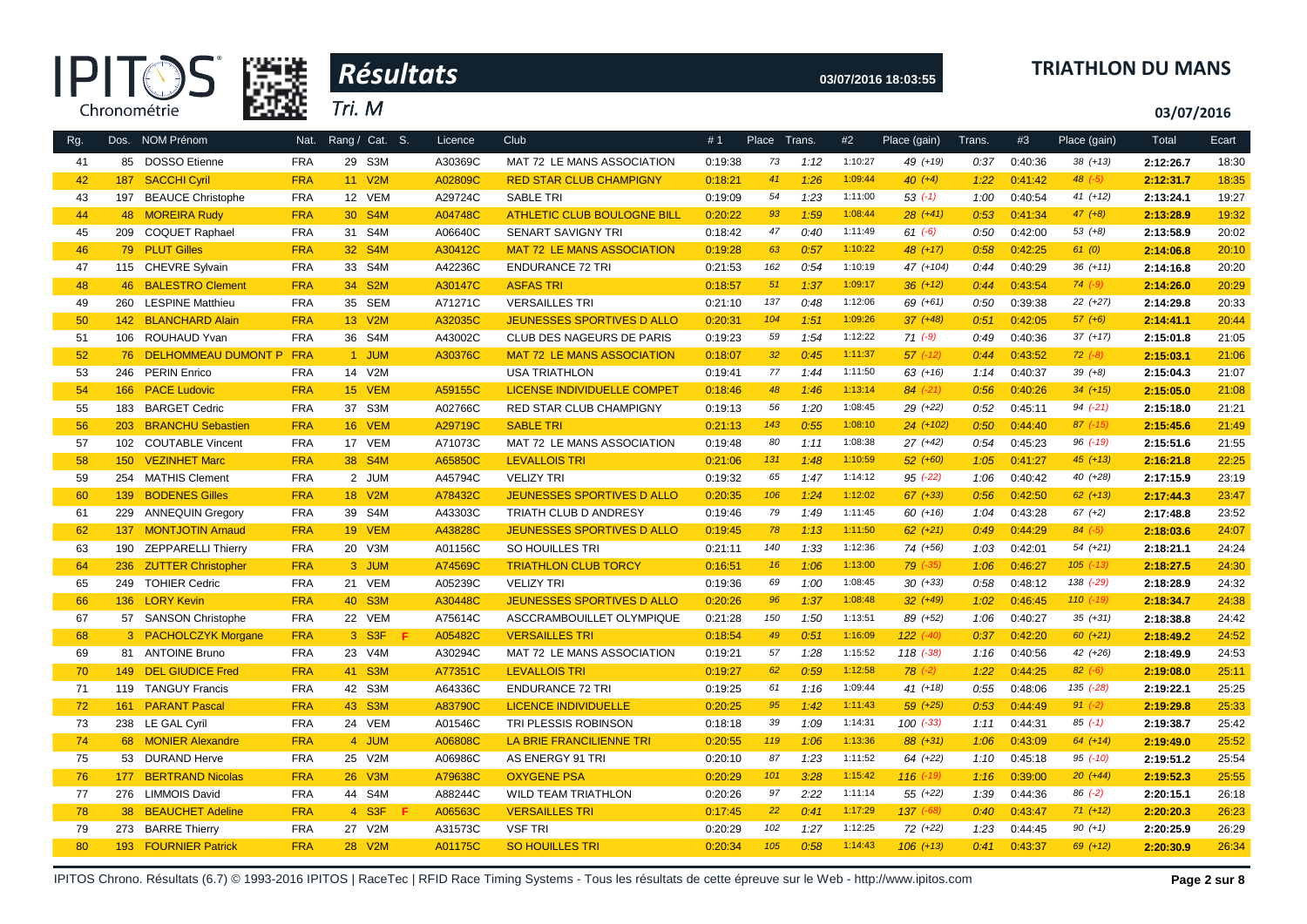| Æ            |
|--------------|
| Chronométrie |



### **03/07/2016 18:03:56 TRIATHLON DU MANS**

**03/07/2016**

| Rg. |         | Dos. NOM Prénom             | Nat.       | Rang / Cat. S. | Licence | Club                               | #1      | Place Trans.    |      | #2      | Place (gain)   | Trans. | #3      | Place (gain)  | Total     | Ecart |
|-----|---------|-----------------------------|------------|----------------|---------|------------------------------------|---------|-----------------|------|---------|----------------|--------|---------|---------------|-----------|-------|
| 81  |         | 207 VALLEE Gilbert          | <b>FRA</b> | 29 V3M         | A31141C | SEGRE ESSHA TRI                    | 0:20:58 | 122             | 1:42 | 1:13:51 | 90 (+29)       | 0:51   | 0:43:19 | 66 (+12)      | 2:20:38.6 | 26:42 |
| 82  |         | 93 DURAND Alexis            | <b>FRA</b> | 45 S4M         | A44427C | <b>MAT 72 LE MANS ASSOCIATION</b>  | 0:21:10 | 138             | 1:12 | 1:13:35 | $87 (+47)$     | 0:55   | 0:43:59 | $78(+9)$      | 2:20:48.8 | 26:52 |
| 83  |         | 97 BEUKELS Sylvain          | <b>FRA</b> | 46 S3M         |         | MAT 72 LE MANS ASSOCIATION         | 0:20:14 | 89              | 1:36 | 1:12:16 | $70(+11)$      | 0:42   | 0:46:12 | $103$ $(-5)$  | 2:20:58.0 | 27:01 |
| 84  |         | 92 AUBRY Alexandre          | <b>FRA</b> | 47 S3M         | A30440C | <b>MAT 72 LE MANS ASSOCIATION</b>  | 0:19:03 | 53              | 1:06 | 1:09:53 | $43 (+13)$     | 1:41   | 0:49:43 | $165$ $(-44)$ | 2:21:24.1 | 27:27 |
| 85  |         | 225 MERCIER Gregory         | <b>FRA</b> | 48 S4M         | A64478C | <b>TOBESPORT</b>                   | 0:22:42 | 186             | 1:17 | 1:13:08 | 83 (+89)       | 1:06   | 0:43:43 | $70(+12)$     | 2:21:54.1 | 27:57 |
| 86  |         | 96 LIENART Jean Francois    | <b>FRA</b> | 30 VEM         | A70718C | <b>MAT 72 LE MANS ASSOCIATION</b>  | 0:21:13 | 142             | 1:11 | 1:13:05 | $82 (+56)$     | 0:49   | 0:45:51 | 99(0)         | 2:22:07.0 | 28:10 |
| 87  | 252     | <b>JAUDOIN Gilles</b>       | <b>FRA</b> | 31 V3M         | A05211C | <b>VELIZY TRI</b>                  | 0:19:33 | 66              | 1:25 | 1:12:31 | 73(0)          | 0:59   | 0:48:11 | $137 (-21)$   | 2:22:36.5 | 28:39 |
| 88  |         | 60 BRAULT Flavien           | <b>FRA</b> | 49 S4M         | A79153C | <b>ASPTT 36 SPORT NATURE</b>       | 0:18:39 | 45              | 1:40 | 1:14:42 | $104$ $(-38)$  | 0:45   | 0:46:55 | $113(-5)$     | 2:22:39.1 | 28:42 |
| 89  |         | 170 CHAUVIRE Kevin          | <b>FRA</b> | 50 S4M         | A81794C | <b>MASTRIA 53</b>                  | 0:21:38 | 155             | 2:52 | 1:16:13 | $123 (+16)$    | 1:03   | 0:40:58 | $43 (+50)$    | 2:22:43.3 | 28:46 |
| 90  | 204     | <b>CORDIER Mathieu</b>      | <b>FRA</b> | 51 S4M         | A46606C | <b>SAINT AVERTIN SPORTS TRI37</b>  | 0:20:24 | 94              | 1:06 | 1:12:51 | $77(+13)$      | 1:22   | 0:47:03 | $117(-9)$     | 2:22:43.9 | 28:47 |
| 91  | 121     | <b>BOUGARD Julien</b>       | <b>FRA</b> | 52 S3M         | A31641C | <b>ENDURANCE 72 TRI</b>            | 0:22:06 | 169             | 1:42 | 1:15:48 | $117(+50)$     | 1:20   | 0:41:53 | $51 (+28)$    | 2:22:46.0 | 28:49 |
| 92  | 278     | <b>DAUBERT Pierre</b>       | <b>FRA</b> | 32 V2M         | A02647C | <b>YPRL SAINT CYR TRI</b>          | 0:18:09 | 34              | 2:04 | 1:13:52 | $91 (+43)$     | 0:48   | 0:47:55 | $131$ $(-15)$ | 2:22:46.2 | 28:49 |
| 93  |         | 244 DEBRUE Gilles           | <b>FRA</b> | 33 V3M         | A01044C | <b>TRINOSAURE</b>                  | 0:18:21 | 40              | 2:03 | 1:16:58 | 129 (-60)      | 1:16   | 0:44:20 | $81 (+7)$     | 2:22:56.3 | 28:59 |
| 94  |         | 202 FOUSSIER Nicolas        | <b>FRA</b> | 53 S3M         | A87070C | <b>SABLE TRI</b>                   | 0:19:39 | 75              | 1:49 | 1:16:01 | $120$ $(-28)$  | 1:05   | 0:44:29 | $83 (+9)$     | 2:23:00.6 | 29:04 |
| 95  |         | 50 RICOIS Sylvain           | <b>FRA</b> | 34 V2M         | A34109C | <b>ARGENTAN TRI</b>                | 0:18:30 | 43              | 1:51 | 1:12:50 | $76$ $(-17)$   | 0:57   | 0:49:05 | $155$ $(-35)$ | 2:23:11.7 | 29:15 |
| 96  |         | 231 COUDIN Francis          | <b>FRA</b> | 35 V2M         | A08168C | <b>TRI CLUB DE LIEVIN</b>          | 0:21:16 | 145             | 2:44 | 1:14:19 | $96 (+36)$     | 1:22   | 0:43:33 | $68 (+13)$    | 2:23:12.2 | 29:15 |
| 97  |         | 82 HOULBERT Charles Philipp | <b>FRA</b> | 54 S3M         | A30372C | MAT 72 LE MANS ASSOCIATION         | 0:22:03 | 167             | 1:12 | 1:15:07 | $110(+57)$     | 0:56   | 0:44:07 | $79(+13)$     | 2:23:22.0 | 29:25 |
| 98  |         | 175 VIMONT Julien           | <b>FRA</b> | 36 VEM         | A60895C | <b>NOGENT SOLIDARITE TRI</b>       | 0:21:20 | 147             | 2:09 | 1:14:34 | $102 (+40)$    | 1:44   | 0:43:57 | $76 (+9)$     | 2:23:40.6 | 29:44 |
| 99  |         | 61 REY William              | <b>FRA</b> | 55 S2M         | A31166C | <b>ASPTT ANGERS</b>                | 0:17:54 | 25              | 0:54 | 1:14:43 | $105$ $(-42)$  | 0:53   | 0:49:30 | $163$ $(-32)$ | 2:23:53.4 | 29:56 |
| 100 | 235     | <b>MAZODIER Marc</b>        | <b>FRA</b> | 37 VEM         | A50546C | <b>TRI CLUB NANTAIS</b>            | 0:22:52 | 190             | 1:50 | 1:12:37 | $75(+91)$      | 0:58   | 0:45:48 | $98 (+1)$     | 2:24:02.2 | 30:05 |
| 101 | 253     | POTIER Jean Pierre          | <b>FRA</b> | 38 V2M         | A05213C | <b>VELIZY TRI</b>                  | 0:21:52 | 160             | 1:07 | 1:10:11 | 45 (+101)      | 0:55   | 0:50:07 | 168 (-42)     | 2:24:09.6 | 30:13 |
| 102 | 125     | <b>CHEVREAU Olivier</b>     | <b>FRA</b> | <b>39 VEM</b>  | A58926C | <b>ENDURANCE 72 TRI</b>            | 0:19:51 | 81              | 1:56 | 1:14:59 | $108$ $(-15)$  | 0:56   | 0:46:38 | $107 (-6)$    | 2:24:17.5 | 30:20 |
| 103 | 256     | <b>CARTIER Yves</b>         | <b>FRA</b> | 56 S3M         | A05405C | <b>VERSAILLES TRI</b>              | 0:23:27 | 205             | 1:40 | 1:14:33 | $101 (+84)$    | 1:14   | 0:43:55 | $75(+18)$     | 2:24:47.4 | 30:50 |
| 104 | 200     | <b>PERAL Jesus Manuel</b>   | <b>FRA</b> | 40 V5M         | A29721C | <b>SABLE TRI</b>                   | 0:21:57 | 164             | 2:01 | 1:13:28 | $86 (+62)$     | 0:59   | 0:46:39 | $109$ $(-2)$  | 2:25:00.9 | 31:04 |
| 105 |         | 191 BUZEAU Bernard          | <b>FRA</b> | 41 V2M         | A01129C | SO HOUILLES TRI                    | 0:22:33 | 181             | 1:55 | 1:13:03 | $80 (+77)$     | 1:17   | 0:46:27 | $106$ $(-1)$  | 2:25:12.7 | 31:16 |
| 106 | 250     | <b>DA SILVA Antonio</b>     | <b>FRA</b> | 42 V2M         | A62223C | <b>VELIZY TRI</b>                  | 0:22:01 | 165             | 1:41 | 1:14:04 | $92 (+60)$     | 1:09   | 0:47:08 | $118(-1)$     | 2:25:59.8 | 32:03 |
| 107 |         | 255 BELLESSORT Arnaud       | <b>FRA</b> | 57 S4M         | A28515C | <b>VENDOME TRI</b>                 | 0:21:43 | 157             | 1:49 | 1:15:59 | $119(+39)$     | 0:58   | 0:45:38 | $97 (+11)$    | 2:26:04.7 | 32:08 |
| 108 | $223 -$ | <b>BRUNET Julien</b>        | <b>FRA</b> | 58 S4M         | A41220C | <b>TOBESPORT</b>                   | 0:18:06 | 30 <sub>o</sub> | 2:40 | 1:18:21 | 149 (-85)      | 1:09   | 0:45:54 | $100 (+7)$    | 2:26:07.6 | 32:11 |
| 109 |         | 113 ROTTIER Maxime          | <b>FRA</b> | 59 S2M         | A75215C | <b>EC SARTROUVILLE</b>             | 0:22:04 | 168             | 2:04 | 1:18:55 | $157 (+7)$     | 1:07   | 0:42:07 | 58 (+52)      | 2:26:14.8 | 32:18 |
| 110 |         | 211 HUPPE Olivier           | <b>FRA</b> | 43 V3M         | A06589C | <b>SENART SAVIGNY TRI</b>          | 0:17:38 | 21              | 1:21 | 1:21:16 | $177$ $(-107)$ | 1:09   | 0:44:54 | $92 (+18)$    | 2:26:16.1 | 32:19 |
| 111 |         | 188 MELCHIOR Gregory        | <b>FRA</b> | 44 VEM         | A74883C | <b>RSSC TRIATHLON</b>              | 0:23:21 | 203             | 1:50 | 1:15:27 | $113(+68)$     | 1:08   | 0:44:41 | 88 (+24)      | 2:26:25.9 | 32:29 |
| 112 | 156     | <b>NGUYEN SAUVAGE Vuong</b> | <b>FRA</b> | 45 VEM         | A04352C | <b>LEVALLOIS TRI</b>               | 0:20:20 | 92              | 1:39 | 1:15:24 | $112$ $(-9)$   | 1:29   | 0:47:41 | $128$ $(-11)$ | 2:26:31.4 | 32:34 |
| 113 |         | 227 QUESNE Marc             | <b>FRA</b> | 46 V3M         | A28556C | TRI ATTITUDE 41                    | 0:21:08 | 133             | 1:22 | 1:11:42 | 58 (+54)       | 1:08   | 0:51:23 | 178 (-34)     | 2:26:41.0 | 32:44 |
| 114 |         | 64 HEMON Xavier             | <b>FRA</b> | 60 S4M         | A84205C | <b>ATHLETIC CLUB BOULOGNE BILL</b> | 0:20:27 | 99              | 2:46 | 1:18:09 | $145$ $(-46)$  | 1:10   | 0:44:13 | $80 (+31)$    | 2:26:42.9 | 32:46 |
| 115 |         | 239 LECLERC William         | <b>FRA</b> | 47 VEM         | A42736C | TRI PLESSIS ROBINSON               | 0:22:02 | 166             | 1:50 | 1:14:36 | $103 (+54)$    | 0:52   | 0:47:38 | $126$ $(-3)$  | 2:26:55.2 | 32:58 |
| 116 |         | 233 GAGNOT Julien           | <b>FRA</b> | 61 S2M         | A73809C | <b>TRI CLUB NANTAIS</b>            | 0:20:30 | 103             | 1:51 | 1:13:03 | $81 (+18)$     | 1:00   | 0:50:43 | $173$ $(-31)$ | 2:27:04.5 | 33:07 |
| 117 |         | 99 BOUVIER MARTIN Olivier   | <b>FRA</b> | 48 VEM         | A30340C | MAT 72 LE MANS ASSOCIATION         | 0:21:20 | 148             | 1:11 | 1:17:15 | $133 (+24)$    | 1:05   | 0:46:53 | $112 (+7)$    | 2:27:41.4 | 33:44 |
| 118 |         | 266 AMELINEAU Cyrille       | <b>FRA</b> | 49 VEM         | A30536C | <b>VSF TRI</b>                     | 0:18:58 | 52              | 1:24 | 1:18:32 | $154$ $(-62)$  | 0:54   | 0:47:56 | $133(-4)$     | 2:27:41.4 | 33:44 |
| 119 |         | 178 WEBER Sebastien         | <b>FRA</b> | 50 VEM         | A85987C | OXYGENE_PSA                        | 0:21:19 | 146             | 1:58 | 1:14:29 | 99 (+40)       | 1:28   | 0:48:35 | $144$ $(-13)$ | 2:27:47.6 | 33:51 |
| 120 |         | 148 DE LAVALETTE Mathieu    | <b>FRA</b> | 62 S3M         | A77341C | <b>LEVALLOIS TRI</b>               | 0:21:10 | 139             | 1:39 | 1:15:33 | $114(+28)$     | 0:55   | 0:48:47 | $150(-9)$     | 2:28:01.5 | 34:04 |
|     |         |                             |            |                |         |                                    |         |                 |      |         |                |        |         |               |           |       |

IPITOS Chrono. Résultats (6.7) © 1993-2016 IPITOS | RaceTec | RFID Race Timing Systems - Tous les résultats de cette épreuve sur le Web - http://www.ipitos.com **Page 3 sur 8**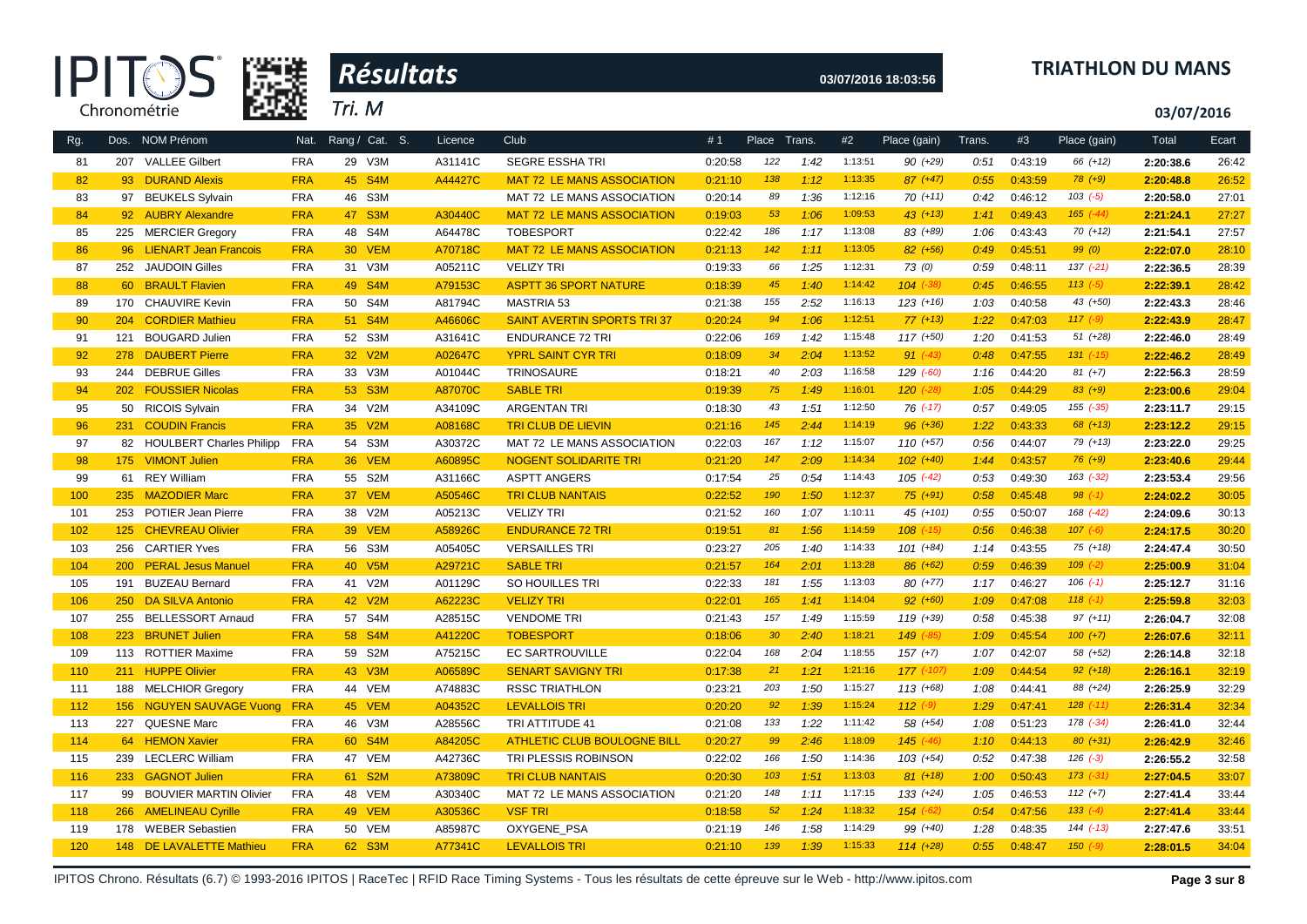



### **03/07/2016 18:03:56 TRIATHLON DU MANS**

**03/07/2016**

| Rg. |                  | Dos. NOM Prénom          | Nat.       | Rang / Cat. S. | Licence | Club                                 | #1      | Place Trans. |      | #2      | Place (gain)     | Trans. | #3      | Place (gain)  | Total     | Ecart |
|-----|------------------|--------------------------|------------|----------------|---------|--------------------------------------|---------|--------------|------|---------|------------------|--------|---------|---------------|-----------|-------|
| 121 |                  | 167 RANNOU Fabrice       | <b>FRA</b> | 63 S4M         | A35973C | LIGUE CHAMPAGNE-ARDENNES             | 0:20:58 | 124          | 1:47 | 1:18:07 | 144 (-19)        | 0:59   | 0:46:22 | $104 (+22)$   | 2:28:10.5 | 34:13 |
| 122 |                  | 107 MAXIN Harold         | <b>FRA</b> | 51 V3M         | A28932C | <b>CHARTRES METROPOLE TRI</b>        | 0:20:56 | 120          | 2:14 | 1:17:30 | $138$ $(-16)$    | 1:34   | 0:46:03 | $102 (+14)$   | 2:28:14.8 | 34:18 |
| 123 |                  | 172 GIRAULT Stephane     | <b>FRA</b> | 52 VEM         | A57859C | <b>MASTRIA 53</b>                    | 0:20:49 | 116          | 1:46 | 1:17:36 | $139$ $(-11)$    | 1:22   | 0:47:09 | $119 (+4)$    | 2:28:39.8 | 34:43 |
| 124 |                  | 152 BIENVENU Gregory     | <b>FRA</b> | 64 S3M         | A51125C | <b>LEVALLOIS TRI</b>                 | 0:21:28 | 151          | 2:02 | 1:17:16 | $134 (+11)$      | 1:05   | 0:46:58 | $115 (+16)$   | 2:28:46.6 | 34:50 |
| 125 | 206              | <b>OLIVIER Manuel</b>    | <b>FRA</b> | 65 S2M         | A47956C | SAINT AVERTIN SPORTS TRI 37          | 0:20:55 | 118          | 1:38 | 1:18:15 | $147$ $(-23)$    | 1:16   | 0:46:56 | $114 (+16)$   | 2:28:57.3 | 35:00 |
| 126 |                  | 232 LE HENANF Norbert    | <b>FRA</b> | 53 V2M         | A30015C | <b>TRI CLUB NANTAIS</b>              | 0:23:38 | 216          | 1:50 | 1:17:26 | $136 (+59)$      | 1:06   | 0:45:01 | $93 (+31)$    | 2:29:00.0 | 35:03 |
| 127 |                  | 124 MAZET Josselin       | <b>FRA</b> | 66 S3M         | A71283C | <b>ENDURANCE 72 TRI</b>              | 0:22:12 | 171          | 2:48 | 1:17:11 | $130 (+17)$      | 1:16   | 0:45:56 | $101 (+27)$   | 2:29:20.1 | 35:23 |
| 128 |                  | 28 TANT Jerome           | <b>FRA</b> | 1 HAN          | A30355C | <b>MAT 72 LE MANS ASSOCIATION</b>    | 0:21:07 | 132          | 2:19 | 1:23:02 | $191$ $(-46)$    | 1:13   | 0:41:47 | $50(+50)$     | 2:29:24.8 | 35:28 |
| 129 |                  | 220 SIMON Philippe       | <b>FRA</b> | 54 VEM         | A28711C | TC JOUE LES TOURS                    | 0:19:34 | 67           | 1:05 | 1:14:04 | $93$ $(-15)$     | 1:17   | 0:53:33 | 198 (-47)     | 2:29:29.9 | 35:33 |
| 130 | 120 <sub>1</sub> | <b>BUREAU Benjamin</b>   | <b>FRA</b> | 67 S4M         | A63182C | <b>ENDURANCE 72 TRI</b>              | 0:21:42 | 156          | 1:41 | 1:18:35 | $155 (+5)$       | 0:59   | 0:46:51 | $111 (+21)$   | 2:29:45.8 | 35:49 |
| 131 | 163              | <b>VELLEYEN Laurent</b>  | <b>FRA</b> | 55 VEM         | A28890C | LICENCE INDIVIDUELLE                 | 0:23:18 | 201          | 1:58 | 1:14:51 | $107 (+75)$      | 1:25   | 0:48:31 | $142 (-5)$    | 2:30:00.9 | 36:04 |
| 132 |                  | 100 SIMON Francois       | <b>FRA</b> | <b>56 VEM</b>  | A30370C | <b>MAT 72 LE MANS ASSOCIATION</b>    | 0:21:00 | 127          | 1:40 | 1:17:55 | $142$ $(-5)$     | 0:45   | 0:48:50 | 151(0)        | 2:30:08.9 | 36:12 |
| 133 |                  | 22 MADELON Stephanie     | <b>FRA</b> | 1 V2F<br>- F   | A01582C | LICENCE INDIVIDUELLE                 | 0:21:00 | 128          | 1:05 | 1:18:26 | $152$ (-2)       | 1:07   | 0:48:37 | $145$ (-3)    | 2:30:12.7 | 36:16 |
| 134 |                  | 264 HUET Patrick         | <b>FRA</b> | 57 V3M         | A30614C | <b>VSF TRI</b>                       | 0:23:40 | 218          | 1:22 | 1:13:15 | 85 (+110)        | 1:14   | 0:50:47 | $175$ $(-26)$ | 2:30:14.6 | 36:18 |
| 135 |                  | 44 BESSONART Christophe  | <b>FRA</b> | 58 VEM         | A65506C | 2°RIMA                               | 0:22:45 | 188          | 1:59 | 1:16:53 | $128(+39)$       | 1:04   | 0:47:38 | $127 (+14)$   | 2:30:17.0 | 36:20 |
| 136 |                  | 112 BASLE Bertrand       | <b>FRA</b> | 59 V2M         | A76347C | <b>DAUPHINS DE SCEAUX &amp; BOUR</b> | 0:22:41 | 185          | 2:53 | 1:19:07 | $159 (+17)$      | 1:10   | 0:44:45 | $89 (+32)$    | 2:30:33.6 | 36:37 |
| 137 |                  | 186 RUCHETON Yoann       | <b>FRA</b> | 68 S3M         | A34803C | <b>RENNES TRI</b>                    | 0:16:40 | 14           | 1:24 | 1:27:52 | $216$ ( $-161$ ) | 0:47   | 0:43:54 | $73(+38)$     | 2:30:33.6 | 36:37 |
| 138 | 105              | <b>DALTON Brian</b>      | <b>FRA</b> | 60 VEM         | A75961C | <b>CHESSY TRIATHLON VAL D EUR</b>    | 0:21:08 | 135          | 1:23 | 1:18:11 | $146$ $(-2)$     | 1:35   | 0:48:23 | $140(-1)$     | 2:30:37.6 | 36:41 |
| 139 | 283              | JOURNAULT Sebastien      | <b>FRA</b> | 69 S4M         | a78521c | <b>MASTRIA 53</b>                    | 0:20:44 | 111          | 1:45 | 1:14:11 | $94 (+17)$       | 1:02   | 0:53:07 | 194 (-45)     | 2:30:46.6 | 36:50 |
| 140 |                  | 118 LEROUX Cyril         | <b>FRA</b> | 70 S4M         | A42751C | <b>ENDURANCE 72 TRI</b>              | 0:23:13 | 196          | 2:24 | 1:15:01 | $109 (+62)$      | 0:59   | 0:49:18 | $159(-6)$     | 2:30:52.5 | 36:55 |
| 141 |                  | 7 DESPRES Lydie          | <b>FRA</b> | 2 VEF<br>-F    | A30422C | MAT 72 LE MANS ASSOCIATION           | 0:21:51 | 159          | 1:01 | 1:18:45 | $156 (+11)$      | 0:49   | 0:48:38 | $146 (+7)$    | 2:31:01.0 | 37:04 |
| 142 |                  | 69 MONIER Olivier        | <b>FRA</b> | 61 V2M         | A06775C | LA BRIE FRANCILIENNE TRI             | 0:23:20 | 202          | 1:35 | 1:15:40 | $115 (+71)$      | 1:08   | 0:49:23 | $160$ $(-11)$ | 2:31:03.6 | 37:07 |
| 143 |                  | 109 CANGE Anthony        | <b>FRA</b> | 71 S2M         | A75025C | <b>CNP</b>                           | 0:18:56 | 50           | 1:33 | 1:20:45 | 172 (-94)        | 2:21   | 0:47:35 | $125 (+1)$    | 2:31:08.6 | 37:12 |
| 144 |                  | 90 DETAVERNIER Ignaas    | <b>FRA</b> | 72 S2M         | A57248C | <b>MAT 72 LE MANS ASSOCIATION</b>    | 0:20:58 | 123          | 1:28 | 1:17:19 | $135 (+1)$       | 1:25   | 0:50:04 | $167$ $(-22)$ | 2:31:11.1 | 37:14 |
| 145 |                  | 23 JAMOIS Charline       | <b>FRA</b> | 5 S4F<br>-F    | A46958C | LES SABLES VENDEE TRI                | 0:20:47 | 112          | 1:16 | 1:20:49 | $174$ $(-44)$    | 0:49   | 0:47:33 | $124 (+11)$   | 2:31:12.2 | 37:15 |
| 146 |                  | 52 GUEPRATTE Bertrand    | <b>FRA</b> | 62 V3M         | A55970C | <b>AS ENERGY 91 TRI</b>              | 0:21:53 | 161          | 2:12 | 1:16:38 | $126 (+23)$      | 1:18   | 0:49:15 | $158$ $(-8)$  | 2:31:13.5 | 37:16 |
| 147 |                  | 216 GUYOMAR Patrick      | <b>FRA</b> | 63 V5M         | A01143C | SO HOUILLES TRI                      | 0:23:40 | 217          | 1:25 | 1:17:54 | 141 (+57)        | 1:09   | 0:47:12 | $120 (+13)$   | 2:31:17.2 | 37:20 |
| 148 |                  | 117 PETER Damien         | <b>FRA</b> | 64 VEM         | A75954C | <b>ENDURANCE 72 TRI</b>              | 0:22:34 | 182          | 2:46 | 1:18:03 | $143 (+19)$      | 1:01   | 0:47:28 | $123 (+15)$   | 2:31:50.2 | 37:53 |
| 149 | 141              | <b>COMPAIN Sebastien</b> | <b>FRA</b> | 65 VEM         | A32033C | JEUNESSES SPORTIVES D ALLO           | 0:24:47 | 229          | 2:21 | 1:20:17 | 168 (+40)        | 0:52   | 0:43:57 | 77 (+40)      | 2:32:11.3 | 38:14 |
| 150 |                  | 86 BALL Pierre           | <b>FRA</b> | 66 V3M         | A30295C | <b>MAT 72 LE MANS ASSOCIATION</b>    | 0:19:37 | 71           | 2:29 | 1:18:21 | $148$ $(-58)$    | 1:32   | 0:50:19 | $170(-21)$    | 2:32:15.3 | 38:18 |
| 151 |                  | 78 DAHAN Thibaut         | <b>FRA</b> | 73 S4M         | A74145C | MAT 72 LE MANS ASSOCIATION           | 0:20:40 | 110          | 1:28 | 1:17:13 | $132 (-7)$       | 1:16   | 0:51:41 | 181 (-34)     | 2:32:16.0 | 38:19 |
| 152 |                  | 277 DUVAL Dominique      | <b>FRA</b> | 67 V4M         | A02676C | <b>YPRL SAINT CYR TRI</b>            | 0:23:30 | 209          | 1:59 | 1:15:08 | $111 (+76)$      | 1:23   | 0:50:22 | $171$ $(-19)$ | 2:32:20.1 | 38:23 |
| 153 |                  | 228 LEMOINE Yann         | FRA        | 74 S4M         | A32285C | TRI CLUB CLISSONNAIS                 | 0:20:11 | 88           | 0:42 | 1:22:48 | 189 (-77)        | 0:41   | 0:48:09 | $136 (+12)$   | 2:32:29.9 | 38:33 |
| 154 |                  | 275 LETESSIER Damien     | <b>FRA</b> | 75 S4M         | A74005C | <b>WILD TEAM TRIATHLON</b>           | 0:22:23 | 174          | 3:11 | 1:14:29 | $98 (+49)$       | 1:48   | 0:50:46 | 174 (-29)     | 2:32:34.1 | 38:37 |
| 155 |                  | 174 TAVIOT Mickael       | <b>FRA</b> | 68 VEM         | A60894C | NOGENT SOLIDARITE TRI                | 0:18:40 | 46           | 3:03 | 1:16:51 | 127 (-67)        | 1:42   | 0:52:29 | 189 (-42)     | 2:32:42.8 | 38:46 |
| 156 |                  | 37 LEFLAMBE Amelie       | <b>FRA</b> | 6 S3F<br>F     | A05508C | <b>VERSAILLES TRI</b>                | 0:20:49 | 115          | 0:47 | 1:21:20 | $178$ $(-43)$    | 0:45   | 0:49:28 | $162 (+2)$    | 2:33:06.6 | 39:10 |
| 157 |                  | 205 DOYEN Christophe     | <b>FRA</b> | 69 V2M         | A44026C | SAINT AVERTIN SPORTS TRI 37          | 0:21:45 | 158          | 1:21 | 1:16:06 | $121 (+42)$      | 1:02   | 0:52:55 | 191 (-41)     | 2:33:08.2 | 39:11 |
| 158 |                  | 103 MOINEAU Stephane     | <b>FRA</b> | <b>70 VEM</b>  | A45984C | <b>CHATEAU GONTIER TRI</b>           | 0:25:08 | 231          | 1:25 | 1:19:21 | $161 (+58)$      | 0:49   | 0:47:01 | $116 (+15)$   | 2:33:41.9 | 39:45 |
| 159 |                  | 88 BLOT Stephane         | <b>FRA</b> | 71 V2M         | A46786S | MAT 72 LE MANS ASSOCIATION           | 0:24:17 | 226          | 1:08 | 1:14:20 | 97 (+103)        | 1:00   | 0:53:24 | 196 (-36)     | 2:34:07.5 | 40:10 |
| 160 |                  | 59 DA CUNHA Nicolas      | <b>FRA</b> | 72 V2M         | A63167C | <b>ASFAS TRI</b>                     | 0:22:32 | 180          | 2:09 | 1:18:24 | $150(+18)$       | 1:12   | 0:49:59 | $166 (+2)$    | 2:34:13.5 | 40:16 |

IPITOS Chrono. Résultats (6.7) © 1993-2016 IPITOS | RaceTec | RFID Race Timing Systems - Tous les résultats de cette épreuve sur le Web - http://www.ipitos.com **Page 4 sur 8**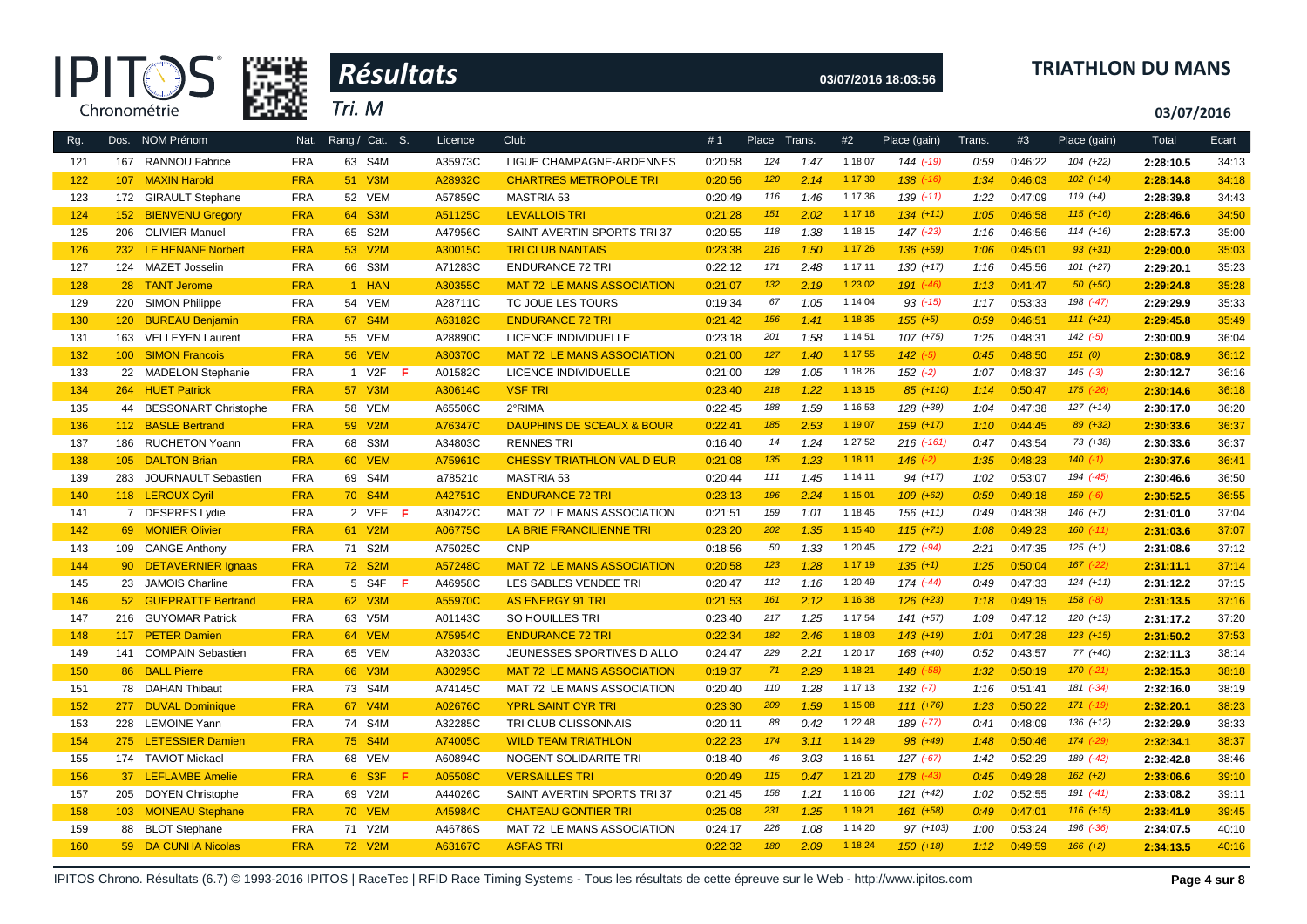



### **03/07/2016 18:03:57 TRIATHLON DU MANS**

**03/07/2016**

| Rg. |     | Dos. NOM Prénom             | Nat.       | Rang / Cat. S.      |     |     | Licence | <b>Club</b>                       | #1      | Place Trans. |      | #2      | Place (gain)  | Trans. | #3      | Place (gain)  | Total     | Ecart |
|-----|-----|-----------------------------|------------|---------------------|-----|-----|---------|-----------------------------------|---------|--------------|------|---------|---------------|--------|---------|---------------|-----------|-------|
| 161 |     | 195 LAMBERT Christophe      | <b>FRA</b> | 73 V4M              |     |     | A29738C | <b>SABLE TRI</b>                  | 0:19:40 | 76           | 2:24 | 1:19:32 | $162$ $(-71)$ | 2:33   | 0:50:16 | $169$ $(-14)$ | 2:34:21.5 | 40:24 |
| 162 | 91  | <b>BORDONADO Benoit</b>     | <b>FRA</b> | <b>74 VEM</b>       |     |     | A57245C | <b>MAT 72 LE MANS ASSOCIATION</b> | 0:19:53 | 82           | 1:51 | 1:19:44 | $163$ $(-64)$ | 1:25   | 0:51:48 | $182$ $(-16)$ | 2:34:39.0 | 40:42 |
| 163 |     | 104 MAUGER Dimitri          | <b>FRA</b> | 76 S2M              |     |     | A53143C | <b>CHATEAU GONTIER TRI</b>        | 0:23:29 | 207          | 1:00 | 1:23:03 | $192 (+16)$   | 0:44   | 0:46:39 | 108 (+28)     | 2:34:53.2 | 40:56 |
| 164 |     | 80 GONSARD Mickael          | <b>FRA</b> | 75 V2M              |     |     | A48400C | <b>MAT 72 LE MANS ASSOCIATION</b> | 0:21:01 | 129          | 1:23 | 1:18:27 | $153$ $(-13)$ | 1:00   | 0:53:18 | $195$ $(-22)$ | 2:35:05.9 | 41:09 |
| 165 |     | 8 FANTOU Clarisse           | <b>FRA</b> | 7 S2F               | - F |     | A36251C | <b>GARNISON RENNES TRI</b>        | 0:20:56 | 121          | 1:12 | 1:23:34 | 194 (-48)     | 0:59   | 0:48:42 | $148 (+4)$    | 2:35:20.2 | 41:23 |
| 166 |     | 66 DA COSTA FERREIRA Vict   | <b>FRA</b> | <b>76 VEM</b>       |     |     | A79164C | <b>BFTRI</b>                      | 0:22:09 | 170          | 3:27 | 1:20:18 | $169$ $(-1)$  | 1:23   | 0:48:32 | $143 (+5)$    | 2:35:45.7 | 41:49 |
| 167 |     | 135 GUISEPPIN Anthony       | <b>FRA</b> | 77 SEM              |     |     | A74832C | <b>ISSY TRI</b>                   | 0:20:49 | 114          | 2:27 | 1:22:41 | $188(-62)$    | 1:12   | 0:48:56 | $152 (+9)$    | 2:36:01.9 | 42:05 |
| 168 |     | 49 DIDIER Jacques           | <b>FRA</b> | 77 V2M              |     |     | A05919C | <b>ANTONY NATATION SECTION TR</b> | 0:23:15 | 197          | 1:37 | 1:17:12 | $131 (+45)$   | 1:16   | 0:52:54 | $190$ $(-16)$ | 2:36:11.6 | 42:15 |
| 169 | 154 | <b>PECULIER Martin</b>      | <b>FRA</b> | 78 S3M              |     |     | A75521C | <b>LEVALLOIS TRI</b>              | 0:23:36 | 214          | 3:04 | 1:20:33 | 170 (+28)     | 1:05   | 0:47:59 | 134 (+17)     | 2:36:15.9 | 42:19 |
| 170 | 267 | <b>PAULMIER Alan</b>        | <b>FRA</b> | 79 S4M              |     |     | A66917C | <b>VSF TRI</b>                    | 0:21:08 | 134          | 1:46 | 1:22:52 | $190$ $(-36)$ | 1:28   | 0:49:09 | 156(0)        | 2:36:21.9 | 42:25 |
| 171 | 268 | <b>CARRE Guy</b>            | <b>FRA</b> | 78 V5M              |     |     | A30528C | <b>VSF TRI</b>                    | 0:21:55 | 163          | 1:27 | 1:22:32 | $184 (-9)$    | 1:13   | 0:49:24 | $161 (+1)$    | 2:36:28.1 | 42:31 |
| 172 |     | 54 GOURITEN Kilian          | <b>FRA</b> | 80 SEM              |     |     | A60662C | <b>ASAEC TRIATHLON</b>            | 0:21:36 | 154          | 1:15 | 1:11:10 | $54(+80)$     | 1:02   | 1:01:33 | $234 (-98)$   | 2:36:34.1 | 42:37 |
| 173 |     | 33 COQUET Coralie           | <b>FRA</b> | 8 S4F               | -F  |     | A06579C | SENART SAVIGNY TRI                | 0:22:23 | 176          | 0:57 | 1:23:55 | $197$ $(-11)$ | 0:41   | 0:48:40 | $147 (+14)$   | 2:36:34.3 | 42:37 |
| 174 |     | 116 ROUBY Jean Marc         | <b>FRA</b> | 79 V3M              |     |     | A61074C | <b>ENDURANCE 72 TRI</b>           | 0:23:28 | 206          | 3:00 | 1:20:05 | $165$ $(+24)$ | 1:21   | 0:48:46 | $149 (+8)$    | 2:36:37.4 | 42:40 |
| 175 |     | 162 MEUNIER Francois        | <b>FRA</b> | 80 V2M              |     |     | A85961C | LICENCE INDIVIDUELLE              | 0:21:09 | 136          | 1:45 | 1:21:38 | $181 (-31)$   | 1:05   | 0:51:30 | $179(-8)$     | 2:37:05.6 | 43:09 |
| 176 |     | 138 PATTIER Jerome          | <b>FRA</b> | 81 V2M              |     |     | A32012C | JEUNESSES SPORTIVES D ALLO        | 0:23:34 | 211          | 2:02 | 1:21:36 | $180 (+26)$   | 1:07   | 0:49:04 | $154 (+9)$    | 2:37:20.7 | 43:24 |
| 177 | 173 | <b>BENNEVAULT David</b>     | <b>FRA</b> | 81 S4M              |     |     | A71078C | NANTERRE TRIATHLON                | 0:23:34 | 210          | 1:54 | 1:16:19 | $124 (+60)$   | 1:12   | 0:55:34 | $215$ $(-27)$ | 2:38:30.1 | 44:33 |
| 178 | 280 | <b>HUBERT Guy</b>           | <b>FRA</b> | 82 V4M              |     |     | a09097c | <b>COMPIEGNE TRI</b>              | 0:21:22 | 149          | 3:01 | 1:17:44 | $140(-4)$     | 1:36   | 0:55:30 | $213$ (-25)   | 2:39:10.9 | 45:14 |
| 179 |     | 36 BLOT Cecile              | <b>FRA</b> | 9 S3F               | - F |     | A68869C | TRI CLUB NANTAIS                  | 0:26:20 | 238          | 1:30 | 1:22:29 | 183 (+35)     | 1:01   | 0:48:15 | 139 (+24)     | 2:39:32.3 | 45:35 |
| 180 |     | 6 VERON Virginie            | <b>FRA</b> | 10 S3F              | -F  |     | A64239C | <b>MAT 72 LE MANS ASSOCIATION</b> | 0:23:48 | 220          | 1:21 | 1:25:49 | $208 (+12)$   | 1:13   | 0:47:27 | $122 (+28)$   | 2:39:36.2 | 45:39 |
| 181 |     | 251 NADON Pascal            | <b>FRA</b> | 83 V2M              |     |     | A75589C | <b>VELIZY TRI</b>                 | 0:23:01 | 192          | 2:34 | 1:16:37 | $125 (+37)$   | 1:54   | 0:56:10 | $216$ $(-26)$ | 2:40:14.5 | 46:17 |
| 182 | 281 | <b>LEMONNIER Frederic</b>   | <b>FRA</b> | 84 V2M              |     |     | a10937c | <b>FREE IRON TEAM</b>             | 0:26:31 | 240          | 2:30 | 1:18:25 | $151 (+50)$   | 1:47   | 0:51:07 | $177 (+8)$    | 2:40:17.5 | 46:20 |
| 183 |     | 164 LE GUEN Tangui          | <b>FRA</b> | 82 S3M              |     |     | A80754C | LICENCE INDIVIDUELLE              | 0:24:22 | 227          | 5:10 | 1:19:05 | 158 (+28)     | 2:51   | 0:48:58 | $153 (+16)$   | 2:40:23.6 | 46:27 |
| 184 |     | 157 BREGENT Yoann           | <b>FRA</b> | 83 S3M              |     |     | A67554C | <b>LEVALLOIS TRI</b>              | 0:23:56 | 223          | 2:39 | 1:20:17 | $167 (+40)$   | 1:34   | 0:52:15 | $185$ $(-1)$  | 2:40:38.2 | 46:41 |
| 185 |     | 67 ALVES Daniel             | <b>FRA</b> | 85 V4M              |     |     | A72232C | <b>BFTRI</b>                      | 0:23:56 | 224          | 2:57 | 1:21:16 | 176 (+29)     | 1:13   | 0:51:37 | $180 (+10)$   | 2:40:57.3 | 47:00 |
| 186 |     | 131 DENOS Eric              | <b>FRA</b> | 84 S4M              |     |     | A03664C | <b>ISSY TRI</b>                   | 0:22:25 | 178          | 1:30 | 1:22:32 | $185$ $(-2)$  | 2:16   | 0:52:16 | $186 (-6)$    | 2:40:57.7 | 47:01 |
| 187 |     | 32 RANGUIN Melanie          | <b>FRA</b> | 11 S3F              |     | -F  | A81530C | SENART SAVIGNY TRI                | 0:22:26 | 179          | 0:52 | 1:23:15 | $193$ $(-2)$  | 1:04   | 0:53:29 | $197 (-6)$    | 2:41:03.5 | 47:06 |
| 188 |     | 31 GOULEY Vanessa           | <b>FRA</b> | 12 S4F              |     | -F. | A48195C | <b>SENART SAVIGNY TRI</b>         | 0:22:23 | 175          | 1:10 | 1:29:01 | $222 (-42)$   | 0:48   | 0:47:51 | 130 (+29)     | 2:41:10.6 | 47:14 |
| 189 |     | 262 GALOIS Nicolas          | <b>FRA</b> | 86 VEM              |     |     | A05404C | <b>VERSAILLES TRI</b>             | 0:25:05 | 230          | 2:43 | 1:23:40 | 195 (+20)     | 1:26   | 0:48:26 | $141 (+21)$   | 2:41:16.7 | 47:20 |
| 190 |     | 95 GOHIER Serge             | <b>FRA</b> | 87 V4M              |     |     | A30420C | <b>MAT 72 LE MANS ASSOCIATION</b> | 0:22:22 | 173          | 1:28 | 1:19:09 | $160 (+14)$   | 0:56   | 0:57:28 | $223$ $(-31)$ | 2:41:20.4 | 47:23 |
| 191 | 208 | <b>BAISSI Kamel</b>         | <b>FRA</b> | 85 S4M              |     |     | A61802C | <b>SENART SAVIGNY TRI</b>         | 0:27:02 | 244          | 1:54 | 1:20:47 | $173 (+42)$   | 1:07   | 0:50:32 | $172 (+11)$   | 2:41:20.7 | 47:24 |
| 192 |     | 10 LAVOINE VIDEUX Sophie    | <b>FRA</b> | 3 VEF               |     |     | A75118C | ASCCRAMBOUILLET OLYMPIQUE         | 0:23:16 | 199          | 2:52 | 1:21:47 | $182 (+6)$    | 1:21   | 0:52:13 | $184 (+1)$    | 2:41:27.0 | 47:30 |
| 193 |     | 240 BENAY Jean Christophe   | <b>FRA</b> | 88 VEM              |     |     | A78724C | TRI PLESSIS ROBINSON              | 0:24:01 | 225          | 3:10 | 1:25:10 | 205 (+10)     | 1:39   | 0:47:42 | 129 (+22)     | 2:41:39.5 | 47:42 |
| 194 |     | 129 MARTIN Dominique        | <b>FRA</b> | 89 V3M              |     |     | A52057C | <b>ENTENTE SPORTIVE NANTERRE</b>  | 0:25:19 | 232          | 2:51 | 1:24:19 | $199 (+16)$   | 1:26   | 0:47:56 | $132 (+22)$   | 2:41:48.9 | 47:52 |
| 195 |     | 165 ROCAFULL Thomas         | <b>FRA</b> | 90 VEM              |     |     | A86991C | LICENCE INDIVIDUELLE LIGUE ID     | 0:21:32 | 152          | 1:37 | 1:28:35 | 220 (-59)     | 1:00   | 0:49:10 | $157 (+16)$   | 2:41:52.0 | 47:55 |
| 196 |     | 5 NYCEK Veronika            | <b>CZE</b> | 13 S <sub>2</sub> F | -F  |     | A30442C | <b>MAT 72 LE MANS ASSOCIATION</b> | 0:23:27 | 204          | 1:24 | 1:23:40 | $196 (+8)$    | 0:46   | 0:53:00 | 192(0)        | 2:42:14.1 | 48:17 |
| 197 |     | 226 CHAUSSEY Jean Christoph | <b>FRA</b> | 91 V2M              |     |     | A46757C | TRI CLUB TORCY                    | 0:20:47 | 113          | 2:20 | 1:20:53 | $175$ $(-53)$ | 1:22   | 0:57:04 | $220 (-31)$   | 2:42:24.0 | 48:27 |
| 198 |     | 41 CARRE Charlotte          | <b>FRA</b> | 14 S4F              | -F  |     | A03897C | <b>VSF TRI</b>                    | 0:20:59 | 125          | 1:34 | 1:31:33 | $230 (-96)$   | 1:03   | 0:47:25 | $121 (+23)$   | 2:42:32.1 | 48:35 |
| 199 |     | 20 CHATRON Anne Sophie      | <b>FRA</b> | 15 S4F              | - F |     | A78999C | <b>LEVALLOIS TRI</b>              | 0:23:49 | 221          | 2:40 | 1:19:58 | $164 (+42)$   | 1:18   | 0:54:51 | $206$ $(-20)$ | 2:42:33.6 | 48:37 |
| 200 |     | 242 FREULARD Jean Marc      | <b>FRA</b> | 92 V3M              |     |     | A01570C | <b>TRI PLESSIS ROBINSON</b>       | 0:23:38 | 215          | 3:11 | 1:24:04 | $198 (+8)$    | 1:21   | 0:51:07 | $176 (+7)$    | 2:43:17.3 | 49:20 |

IPITOS Chrono. Résultats (6.7) © 1993-2016 IPITOS | RaceTec | RFID Race Timing Systems - Tous les résultats de cette épreuve sur le Web - http://www.ipitos.com Page 5 sur 8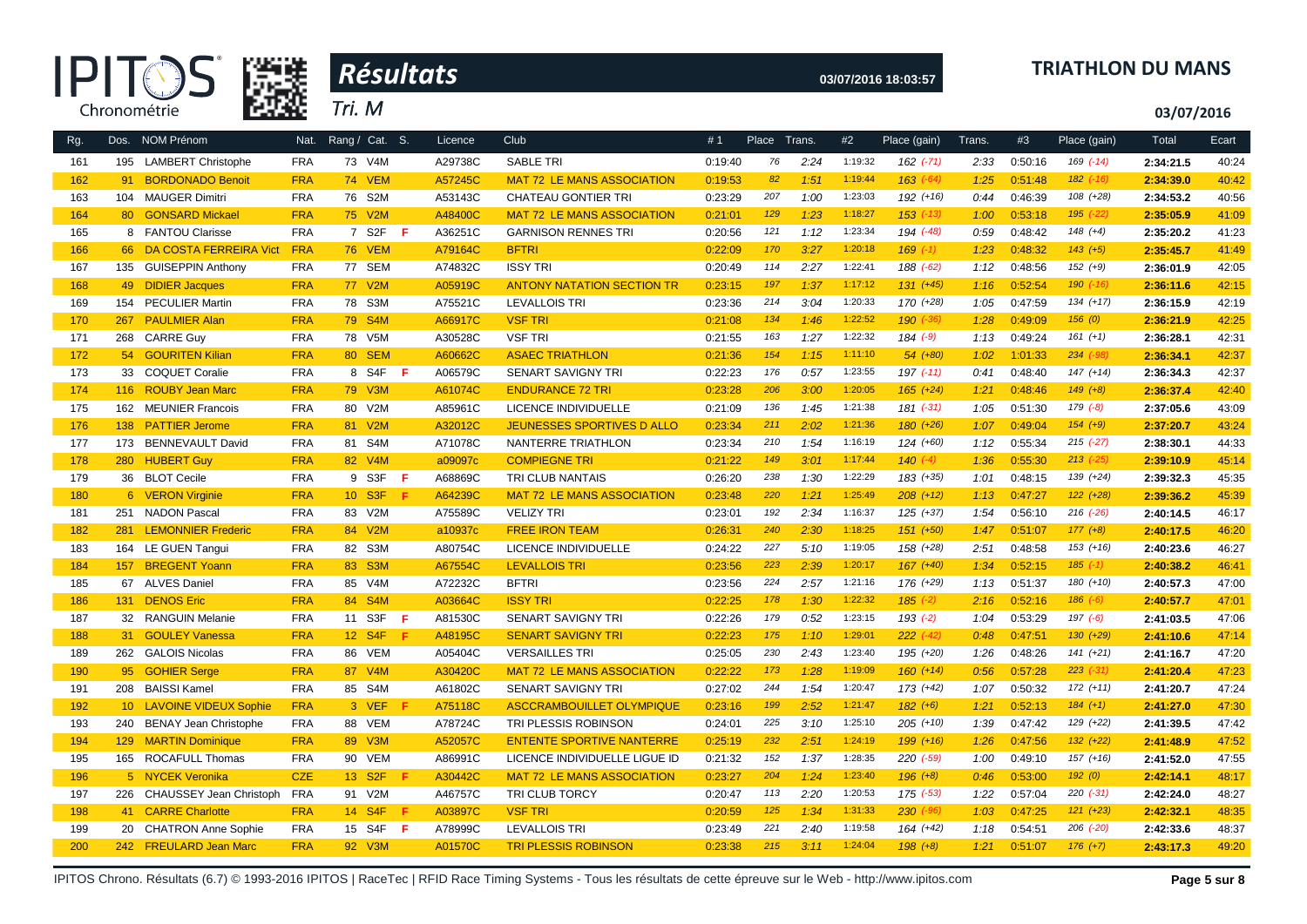



### **03/07/2016 18:03:57 TRIATHLON DU MANS**

**03/07/2016**

| Rg. |     | Dos. NOM Prénom              | Nat.       |    | Rang / Cat. S.      |     | Licence | Club                              | #1      | Place | Trans. | #2      | Place (gain)  | Trans. | #3      | Place (gain)  | Total     | Ecart   |
|-----|-----|------------------------------|------------|----|---------------------|-----|---------|-----------------------------------|---------|-------|--------|---------|---------------|--------|---------|---------------|-----------|---------|
| 201 |     | 11 JEUDY Valerie             | <b>FRA</b> | 16 | S3F                 | -F. | A73570C | ATHLETIC CLUB BOULOGNE BILL       | 0:22:39 | 184   | 2:02   | 1:24:46 | $202$ (-17)   | 1:04   | 0:53:06 | 193 (0)       | 2:43:34.5 | 49:37   |
| 202 |     | 212 DESARTINE Michael        | <b>FRA</b> |    | <b>93 VEM</b>       |     | A63173C | <b>SENART SAVIGNY TRI</b>         | 0:20:37 | 107   | 2:17   | 1:20:34 | $171$ $(-57)$ | 1:10   | 0:59:30 | $230$ $(-38)$ | 2:44:05.0 | 50:08   |
| 203 |     | 215 NAUD Cyril               | <b>FRA</b> |    | 94 VEM              |     | A02371C | <b>SGDB</b>                       | 0:24:25 | 228   | 1:59   | 1:21:26 | 179 (+36)     | 1:15   | 0:55:03 | $210(-11)$    | 2:44:05.9 | 50:09   |
| 204 |     | 72 RENAULT Remi              | <b>FRA</b> |    | 86 S3M              |     | A62812C | <b>SAINT GREGOIRE TRIATHLON</b>   | 0:21:34 | 153   | 1:50   | 1:22:35 | $186$ $(-24)$ | 0:57   | 0:57:30 | $224 (-27)$   | 2:44:23.6 | 50:27   |
| 205 |     | 14 RICA Emmanuelle           | <b>FRA</b> |    | 17 S2F              | -F. | A78491C | CLUB DES NAGEURS DE PARIS         | 0:19:13 | 55    | 1:14   | 1:25:28 | 206 (-119)    | 1:41   | 0:57:23 | $221 (-31)$   | 2:44:56.6 | 51:00   |
| 206 |     | 179 CAZORLA Patrice          | <b>FRA</b> |    | 87 S3M              |     | A67441C | <b>CHARTRES METROPOLE TRI</b>     | 0:21:11 | 141   | 2:15   | 1:25:06 | $203$ $(-56)$ | 0:59   | 0:55:31 | $214 (-9)$    | 2:45:00.2 | 51:03   |
| 207 | 219 | <b>BERNAROYAT Frederic</b>   | <b>FRA</b> |    | 95 V2M              |     | A02611C | <b>STADE FRANCAIS</b>             | 0:20:27 | 98    | 3:10   | 1:24:20 | $200$ $(-96)$ | 2:08   | 0:55:01 | $208$ $(-13)$ | 2:45:02.9 | 51:06   |
| 208 |     | 13 DELGRANGE Coline          | <b>FRA</b> |    | 18 S <sub>2F</sub>  | F.  | A08874C | LA BRIE FRANCILIENNE TRI          | 0:20:01 | 83    | 1:06   | 1:26:11 | 209 (-105)    | 0:59   | 0:57:24 | $222$ $(-20)$ | 2:45:40.0 | 51:43   |
| 209 |     | 25 MARCUS Sabine             | <b>FRA</b> |    | 4 V2F               | -F. | A01153C | SO HOUILLES TRI                   | 0:21:14 | 144   | 1:30   | 1:27:38 | $215$ (-61)   | 1:06   | 0:54:17 | $202$ $(-4)$  | 2:45:43.1 | 51:46   |
| 210 | 168 | <b>TIPHENE Mickael</b>       | <b>FRA</b> |    | 88 S3M              |     | A61261C | <b>LMA TRIATHLON 45</b>           | 0:23:16 | 198   | 3:08   | 1:22:36 | $187 (-2)$    | 1:59   | 0:55:03 | $209$ $(-10)$ | 2:46:00.6 | 52:04   |
| 211 | 128 | CORREIA DA COSTA Fabie FRA   |            |    | 89 S4M              |     | A03024C | ENTENTE SPORTIVE NANTERRE         | 0:20:37 | 108   | 2:28   | 1:27:58 | $217$ (-101)  | 1:17   | 0:53:51 | $200 (-2)$    | 2:46:09.8 | 52:13   |
| 212 | 243 | <b>DUBUC OLLIVIER Thomas</b> | <b>FRA</b> |    | 90 S4M              |     | A42971C | <b>TRI SANNOIS FRANCONVILLE</b>   | 0:20:52 | 117   | 2:35   | 1:25:08 | $204 (-81)$   | 0:57   | 0:57:30 | $225$ (-14)   | 2:47:01.1 | 53:04   |
| 213 |     | 40 ALLANEAU Sophie           | <b>FRA</b> |    | 19 S2F              | -F. | A66920C | <b>VSF TRI</b>                    | 0:20:10 | 86    | 1:18   | 1:30:38 | 226 (-128)    | 1:13   | 0:53:58 | $201 (+1)$    | 2:47:14.5 | 53:17   |
| 214 |     | 35 ZIMMERMANN Mylene         | <b>FRA</b> |    | 5 V2F               |     | A46750C | <b>TRI CLUB TORCY</b>             | 0:22:46 | 189   | 2:21   | 1:26:42 | $211 (-24)$   | 1:18   | 0:54:52 | $207$ $(-1)$  | 2:47:57.2 | 54:00   |
| 215 | 47  | BARBIER SAINT HILAIRE P FRA  |            |    | 91 S3M              |     | A58560C | ATHLETIC CLUB BOULOGNE BILL       | 0:19:21 | 58    | 2:26   | 1:35:10 | 239 (-172)    | 1:39   | 0:49:31 | $164 (+15)$   | 2:48:05.4 | 54:08   |
| 216 | 83  | <b>BRUNELIERE Pierre</b>     | <b>FRA</b> |    | <b>96 VEM</b>       |     | A74128C | <b>MAT 72 LE MANS ASSOCIATION</b> | 0:23:44 | 219   | 2:20   | 1:26:43 | 212(0)        | 1:08   | 0:54:24 | $203 (+3)$    | 2:48:16.6 | 54:20   |
| 217 | 201 | <b>GONDARD James</b>         | <b>FRA</b> |    | 97 V3M              |     | A29720C | <b>SABLE TRI</b>                  | 0:23:36 | 212   | 3:14   | 1:26:40 | $210(-8)$     | 1:50   | 0:54:28 | $204 (+3)$    | 2:49:46.5 | 55:49   |
| 218 |     | 19 HURLET Claire             | <b>FRA</b> |    | 20 S4F              | -F. | A80477C | <b>LEVALLOIS TRI</b>              | 0:22:13 | 172   | 1:58   | 1:31:04 | $227 (-51)$   | 1:19   | 0:53:45 | $199 (+5)$    | 2:50:17.3 | 56:20   |
| 219 | 282 | <b>CALERO David</b>          | <b>FRA</b> |    | 92 S2M              |     | a79539c | <b>ST CYR TRIATHLON</b>           | 0:21:00 | 126   | 4:01   | 1:32:26 | 236 (-105)    | 1:19   | 0:52:09 | $183 (+12)$   | 2:50:52.4 | 56:55   |
| 220 |     | 271 BABIN Alexandre          | <b>FRA</b> |    | <b>98 VEM</b>       |     | A30537C | <b>VSF TRI</b>                    | 0:21:04 | 130   | 2:16   | 1:26:59 | $213 (-74)$   | 1:24   | 0:59:22 | $229$ $(-16)$ | 2:51:02.4 | 57:05   |
| 221 |     | 94 NYCEK Florian             | <b>FRA</b> | 93 | S <sub>2</sub> M    |     | A78106C | MAT 72 LE MANS ASSOCIATION        | 0:20:39 | 109   | 2:39   | 1:27:11 | $214$ $(-97)$ | 0:56   | 0:59:58 | $232$ $(-15)$ | 2:51:20.5 | 57:23   |
| 222 |     | 222 HUCHULSKI Olivier        | <b>FRA</b> |    | 99 V3M              |     | A77666C | <b>TOBESPORT</b>                  | 0:20:05 | 85    | 2:21   | 1:24:30 | $201$ (-99)   | 1:32   | 1:02:57 | $236$ $(-38)$ | 2:51:22.8 | 57:26   |
| 223 |     | 17 TURBELIN Cecile           | <b>FRA</b> |    | 21 S3F              | -F. | A04374C | <b>LEVALLOIS TRI</b>              | 0:23:49 | 222   | 1:56   | 1:28:41 | 221(0)        | 0:58   | 0:56:54 | $218 (-1)$    | 2:52:14.8 | 58:18   |
| 224 |     | 43 DUVAL Anny                | <b>FRA</b> |    | 6 V <sub>4</sub> F  |     | A02677C | <b>YPRL SAINT CYR TRI</b>         | 0:22:44 | 187   | 3:18   | 1:25:44 | $207$ $(-25)$ | 1:55   | 0:58:39 | $227$ $(-12)$ | 2:52:17.4 | 58:20   |
| 225 |     | 171 VASSEUR Philippe         | <b>FRA</b> |    | 100 V2M             |     | A50217C | <b>MASTRIA 53</b>                 | 0:35:39 | 245   | 2:20   | 1:20:05 | $166 (+13)$   | 1:51   | 0:52:28 | $188 (+7)$    | 2:52:20.8 | 58:24   |
| 226 |     | 4 GUENAUX Mathilde           | <b>FRA</b> |    | $7$ V3F             | F.  | A42975C | <b>MAT 72 LE MANS ASSOCIATION</b> | 0:25:54 | 234   | 2:06   | 1:31:07 | $228 (+1)$    | 1:18   | 0:52:24 | $187 (+7)$    | 2:52:47.3 | 58:50   |
| 227 |     | 24 GALVE Sylvie              | <b>FRA</b> |    | 8 V3F               | -F. | A64544C | SO HOUILLES TRI                   | 0:22:37 | 183   | 2:38   | 1:30:29 | $225$ $(-42)$ | 2:02   | 0:55:18 | $212 (-2)$    | 2:53:01.3 | 59:04   |
| 228 |     | 34 SIMON Maud                | <b>FRA</b> |    | 9 VEF               | - F | A28690C | <b>TC JOUE LES TOURS</b>          | 0:22:57 | 191   | 1:56   | 1:31:55 | $233$ $(-38)$ | 1:14   | 0:55:15 | $211 (+1)$    | 2:53:15.3 | 59:18   |
| 229 |     | 241 GAUTIER Jerome           | <b>FRA</b> |    | 101 VEM             |     | A01562C | TRI PLESSIS ROBINSON              | 0:22:25 | 177   | 3:04   | 1:29:48 | $223( -47)$   | 1:23   | 0:56:57 | $219(-5)$     | 2:53:34.4 | 59:37   |
| 230 |     | 26 SOUCHU Mireille           | <b>FRA</b> |    | 10 V <sub>2</sub> F | -F. | A29728C | <b>SABLE TRI</b>                  | 0:23:09 | 194   | 1:47   | 1:31:49 | $231 (-33)$   | 1:01   | 0:56:43 | $217(-3)$     | 2:54:26.9 | 1:00:30 |
| 231 |     | 27 GONDARD Catherine         | <b>FRA</b> |    | 11 V3F              | -F. | A29717C | <b>SABLE TRI</b>                  | 0:26:43 | 242   | 1:49   | 1:31:55 | $232 (+8)$    | 1:10   | 0:54:31 | $205 (+3)$    | 2:56:06.2 | 1:02:09 |
| 232 |     | 182 LAVIE Claude             | <b>FRA</b> |    | 102 V4M             |     | A33565C | <b>PONT AUDEMER TRI</b>           | 0:26:11 | 237   | 2:21   | 1:28:15 | $219 (+9)$    | 1:47   | 0:58:56 | $228$ $(-4)$  | 2:57:28.1 | 1:03:31 |
| 233 |     | 12 PINTO Nathalie            | <b>FRA</b> |    | 22 S4F              | -F  | A46379C | LA BRIE FRANCILIENNE TRI          | 0:23:17 | 200   | 1:21   | 1:28:07 | $218$ $(-18)$ | 1:37   | 1:06:23 | 242 (-15)     | 3:00:44.0 | 1:06:47 |
| 234 |     | 15 DELACOURT Laurence        | <b>FRA</b> |    | 12 V <sub>2F</sub>  | -F  | A67801C | <b>LEVALLOIS TRI</b>              | 0:23:36 | 213   | 2:36   | 1:29:51 | $224$ (-13)   | 1:46   | 1:03:16 | $237 (-8)$    | 3:01:01.7 | 1:07:05 |
| 235 |     | 189 LASSALLE Emmanuel        | <b>FRA</b> |    | 103 VEM             |     | A74708C | <b>RSSC TRIATHLON</b>             | 0:25:56 | 235   | 3:34   | 1:31:19 | $229$ $(-2)$  | 2:09   | 0:58:30 | $226 (+2)$    | 3:01:25.9 | 1:07:29 |
| 236 |     | 30 PERAL Chantal             | <b>FRA</b> |    | 13 V <sub>5</sub> F | Æ   | A29745C | <b>SABLE TRI</b>                  | 0:26:20 | 239   | 2:16   | 1:32:01 | $234 (+4)$    | 1:48   | 0:59:33 | $231 (-1)$    | 3:01:55.4 | 1:07:58 |
| 237 |     | 42 LEROUX Aude               | <b>FRA</b> |    | 14 VEF              | - F | A50192C | <b>VSF TRI</b>                    | 0:26:42 | 241   | 1:48   | 1:32:08 | $235 (+5)$    | 1:38   | 1:00:50 | $233 (-1)$    | 3:03:04.0 | 1:09:07 |
| 238 |     | 29 LAMBERT Myriam            | <b>FRA</b> |    | 15 V4F              | Æ   | A29735C | <b>SABLE TRI</b>                  | 0:23:10 | 195   | 2:21   | 1:35:50 | $241 (-44)$   | 1:41   | 1:03:17 | $238 (+1)$    | 3:06:16.1 | 1:12:19 |
| 239 |     | 21 ROUSSEAU Marie Cecile     | <b>FRA</b> |    | 23 S4F              | -F. | A28478C | LICENCE INDIVIDUELLE              | 0:23:29 | 208   | 2:22   | 1:35:01 | $238 (+30)$   | 1:22   | 1:05:06 | $240 (-1)$    | 3:07:18.2 | 1:13:21 |
| 240 |     | 279 LUGAN Nadine             | <b>FRA</b> |    | 16 V3F              | -F  | a77826c | <b>ENDURANCE 72 TRI</b>           | 0:26:10 | 236   | 2:30   | 1:35:32 | $240 (-6)$    | 0:46   | 1:02:36 | $235 (+2)$    | 3:07:30.5 | 1:13:33 |

IPITOS Chrono. Résultats (6.7) © 1993-2016 IPITOS | RaceTec | RFID Race Timing Systems - Tous les résultats de cette épreuve sur le Web - http://www.ipitos.com **Page 6 sur 8**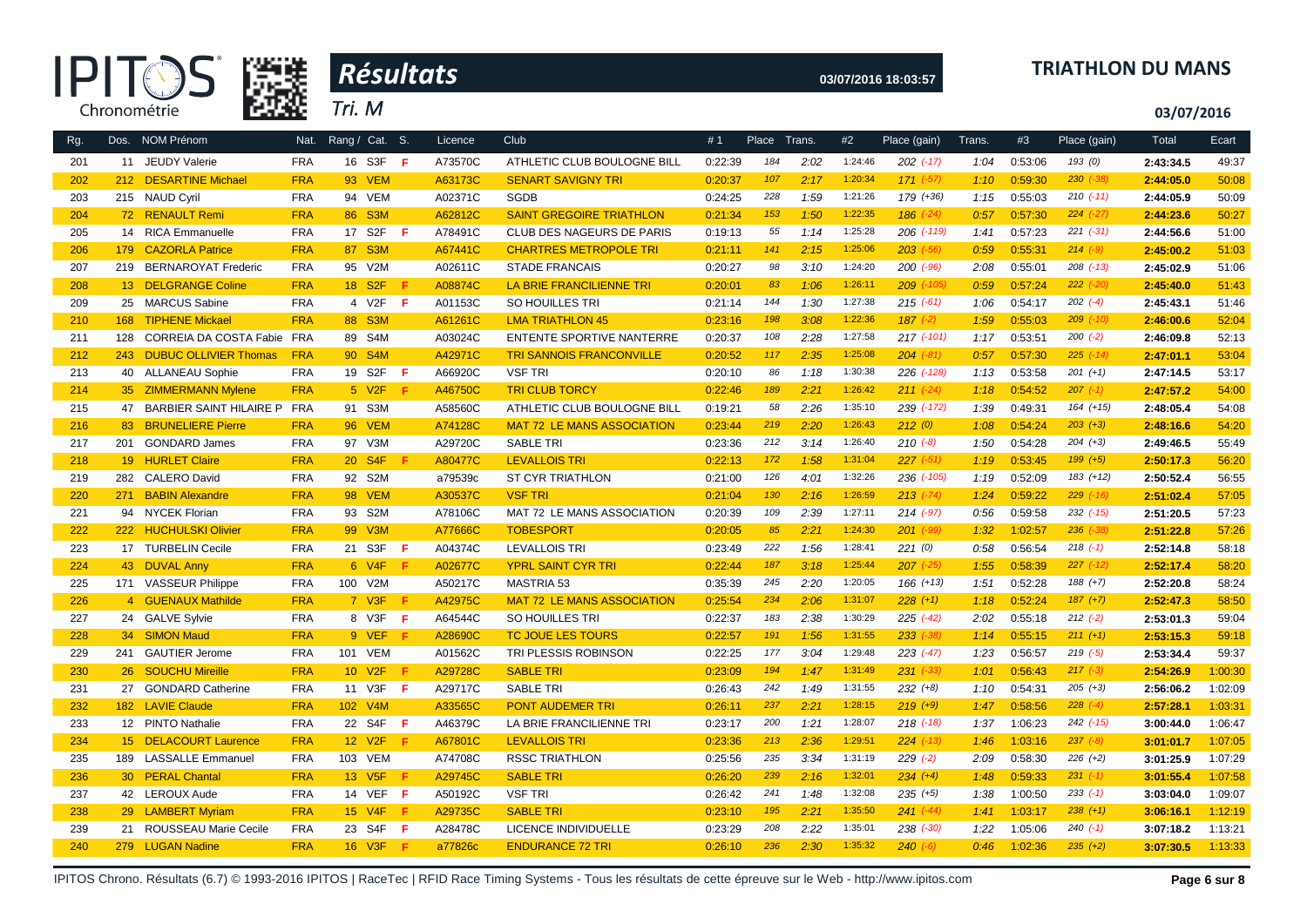|            |                           |            | Résultats                     |         |                                   |         |              |      |         | 03/07/2016 18:03:57 |        |         | <b>TRIATHLON DU MANS</b> |            |         |
|------------|---------------------------|------------|-------------------------------|---------|-----------------------------------|---------|--------------|------|---------|---------------------|--------|---------|--------------------------|------------|---------|
|            | Chronométrie              |            | Tri. M                        |         |                                   |         |              |      |         |                     |        |         |                          | 03/07/2016 |         |
| Rg.        | Dos. NOM Prénom           | Nat.       | Rang / Cat. S.                | Licence | <b>Club</b>                       | #1      | Place Trans. |      | #2      | Place (gain)        | Trans. | #3      | Place (gain)             | Total      | Ecart   |
| 241        | 16 PEREZ TORE Victoria    | <b>FRA</b> | 24 S4F F                      | A74529C | <b>LEVALLOIS TRI</b>              | 0:23:08 | 193          | 3:22 | 1:36:36 | $242$ $(-48)$       | 1:36   | 1:06:20 | 241(0)                   | 3:11:00.9  | 1:17:04 |
| 242        | 130 DETCHERRY Christian   | <b>FRA</b> | 104 V6M                       | A22809C |                                   | 0:25:40 | 233          | 2:29 | 1:34:06 | $237 (-7)$          | 1:34   | 1:11:28 | $243 (-2)$               | 3:15:15.3  | 1:21:18 |
| 243        | 39 DONARS Tatiana         | <b>FRA</b> | 17 V2F <b>F</b>               | A42806C | VILLEPINTE TRI 93                 | 0:26:49 | 243          | 1:16 | 1:43:43 | 243(0)              | 2:03   | 1:04:16 | 239(0)                   | 3:18:05.7  | 1:24:09 |
| <b>DNF</b> | 101 BUARD Pierre Yves     | <b>FRA</b> | S <sub>4</sub> M              | A51658C | <b>MAT 72 LE MANS ASSOCIATION</b> | 0:19:35 | 68           | 1:06 |         |                     |        |         |                          |            |         |
| <b>DNF</b> | 210 PERRET Benoit         | <b>FRA</b> | S <sub>2</sub> M              | A06575C | SENART SAVIGNY TRI                | 0:19:24 | 60           | 0:59 |         |                     |        |         |                          |            |         |
| <b>DNS</b> | 45 JAMIN Luc              | <b>FRA</b> | <b>SEM</b>                    | A47936C | <b>353 TRIATHLON CLUB</b>         |         |              |      |         |                     |        |         |                          |            |         |
| <b>DNS</b> | 56 MONTERO BARRERO Guill  | <b>FRA</b> | S <sub>2</sub> M              | A01797C | ASCCRAMBOUILLET OLYMPIQUE         |         |              |      |         |                     |        |         |                          |            |         |
| <b>DNS</b> | 58 MONNEYRAC Gregory      | <b>FRA</b> | <b>VEM</b>                    | A76781C | ASCCRAMBOUILLET OLYMPIQUE         |         |              |      |         |                     |        |         |                          |            |         |
| <b>DNS</b> | 63 NOYER Mathieu          | <b>FRA</b> | <b>JUM</b>                    | A28754C | <b>ASPTT TRI ORLEANS</b>          |         |              |      |         |                     |        |         |                          |            |         |
| <b>DNS</b> | 71 NORMAND Nicolas        | <b>FRA</b> | S <sub>2</sub> M              | A74320C | <b>CHARTRES METROPOLE TRIATH</b>  |         |              |      |         |                     |        |         |                          |            |         |
| <b>DNS</b> | 74 LECHAT Damien          | <b>FRA</b> | S4M                           | A34171C | SAINT GREGOIRE TRIATHLON          |         |              |      |         |                     |        |         |                          |            |         |
| <b>DNS</b> | 77 CALLU Geoffrey         | <b>FRA</b> | S <sub>3</sub> M              | A74357C | <b>MAT 72 LE MANS ASSOCIATION</b> |         |              |      |         |                     |        |         |                          |            |         |
| <b>DNS</b> | 108 GUILLONNEAU Denis     | <b>FRA</b> | V3M                           | A28918C | <b>CHARTRES METROPOLE TRI</b>     |         |              |      |         |                     |        |         |                          |            |         |
| <b>DNS</b> | 110 GORLICH Olivier       | <b>FRA</b> | V2M                           | A65326C | <b>GARNISON RENNES TRI</b>        |         |              |      |         |                     |        |         |                          |            |         |
| <b>DNS</b> | 122 ESCLASSE Olivier      | <b>FRA</b> | V2M                           | A42986C | <b>ENDURANCE 72 TRI</b>           |         |              |      |         |                     |        |         |                          |            |         |
| <b>DNS</b> | 140 AUBRY Emmanuel        | <b>FRA</b> | V2M                           | A32034C | JEUNESSES SPORTIVES D ALLO        |         |              |      |         |                     |        |         |                          |            |         |
| <b>DNS</b> | 143 FERNANDEZ Gregory     | <b>FRA</b> | <b>VEM</b>                    | A60394C | LA BRIE FRANCILIENNE TRIATHL      |         |              |      |         |                     |        |         |                          |            |         |
| <b>DNS</b> | 144 BARREAU Fabrice       | <b>FRA</b> | <b>VEM</b>                    | A30662C | <b>LAVAL TRI CLUB</b>             |         |              |      |         |                     |        |         |                          |            |         |
| <b>DNS</b> | 146 GIRARD Stephane       | <b>FRA</b> | V2M                           | A32425C | LES HERBIERS VENDEE TRI           |         |              |      |         |                     |        |         |                          |            |         |
| <b>DNS</b> | 151 LAVAIL Franck         | <b>FRA</b> | V2M                           | A04334C | <b>LEVALLOIS TRI</b>              |         |              |      |         |                     |        |         |                          |            |         |
| <b>DNS</b> | 155 FROMONT Adrien        | <b>FRA</b> | S <sub>2</sub> M              | A66890C | LEVALLOIS TRI                     |         |              |      |         |                     |        |         |                          |            |         |
| <b>DNS</b> | 158 MARTINIE Laurent      | <b>FRA</b> | <b>VEM</b>                    | A33741C | <b>LEVALLOIS TRI</b>              |         |              |      |         |                     |        |         |                          |            |         |
| <b>DNS</b> | 159 VIEU-BRASSEUR Antoine | <b>FRA</b> | S <sub>2</sub> M              | A75397C | <b>LEVALLOIS TRI</b>              |         |              |      |         |                     |        |         |                          |            |         |
| <b>DNS</b> | 160 SPORTES Benjamin      | <b>FRA</b> | S <sub>3</sub> M              | A67125C | <b>LEVALLOIS TRI</b>              |         |              |      |         |                     |        |         |                          |            |         |
| <b>DNS</b> | 169 USO Armand            | <b>FRA</b> | <b>VEM</b>                    | A61753C | <b>LMA TRIATHLON45</b>            |         |              |      |         |                     |        |         |                          |            |         |
| <b>DNS</b> | 176 ALEXANDRE Matthieu    | <b>FRA</b> | S <sub>4</sub> M              | A77702C | <b>OGN TRIATHLON</b>              |         |              |      |         |                     |        |         |                          |            |         |
| <b>DNS</b> | 180 DURET Philippe        | <b>FRA</b> | <b>VEM</b>                    | A02956C | POISSY TRI                        |         |              |      |         |                     |        |         |                          |            |         |
| <b>DNS</b> | 196 GROHEUX Jean Yves     | <b>FRA</b> | V3M                           | A29725C | <b>SABLE TRI</b>                  |         |              |      |         |                     |        |         |                          |            |         |
| <b>DNS</b> | 198 QUANTIN Patrick       | <b>FRA</b> | V3M                           | A29710C | SABLE TRI                         |         |              |      |         |                     |        |         |                          |            |         |
| <b>DNS</b> | 199 GUITTER Roland        | <b>FRA</b> | V5M                           | A29722C | <b>SABLE TRI</b>                  |         |              |      |         |                     |        |         |                          |            |         |
| <b>DNS</b> | 213 DOUZENEL Gilles       | <b>FRA</b> | V3M                           | A66274C | SENART SAVIGNY TRI                |         |              |      |         |                     |        |         |                          |            |         |
| <b>DNS</b> | 217 GINET Bertrand        | <b>FRA</b> | V <sub>3</sub> M              | A02622C | <b>STADE FRANCAIS</b>             |         |              |      |         |                     |        |         |                          |            |         |
| <b>DNS</b> | 218 DANGY Hugues          | <b>FRA</b> | V2M                           | A48818C | <b>STADE FRANCAIS</b>             |         |              |      |         |                     |        |         |                          |            |         |
| <b>DNS</b> | 234 GOUPILLE David        | <b>FRA</b> | <b>VEM</b>                    | A29983C | <b>TRI CLUB NANTAIS</b>           |         |              |      |         |                     |        |         |                          |            |         |
| <b>DNS</b> | 237 JOUANNEAU Didier      | <b>FRA</b> | V4M                           | A01550C | TRI PLESSIS ROBINSON              |         |              |      |         |                     |        |         |                          |            |         |
| <b>DNS</b> | 247 CHERON Julien         | <b>FRA</b> | S <sub>4</sub> M              |         | <b>USA TRIATHLON</b>              |         |              |      |         |                     |        |         |                          |            |         |
| <b>DNS</b> | 265 AUMONT Patrice        | <b>FRA</b> | <b>VEM</b>                    | A30610C | <b>VSF TRI</b>                    |         |              |      |         |                     |        |         |                          |            |         |
| <b>DNS</b> | 269 LEROUX Philippe       | <b>FRA</b> | <b>VEM</b>                    | A82157C | <b>VSF TRI</b>                    |         |              |      |         |                     |        |         |                          |            |         |
| <b>DNS</b> | 9 ROTTY Mariette          | <b>FRA</b> | S <sub>2</sub> F <sub>F</sub> | A51263C | AS CORBEIL ESSONNES TRI           |         |              |      |         |                     |        |         |                          |            |         |
| <b>DNS</b> | 18 SEMMAR Dounia          | <b>FRA</b> | S3F F                         | A67253C | <b>LEVALLOIS TRI</b>              |         |              |      |         |                     |        |         |                          |            |         |

IPITOS Chrono. Résultats (6.7) © 1993-2016 IPITOS | RaceTec | RFID Race Timing Systems - Tous les résultats de cette épreuve sur le Web - http://www.ipitos.com **Page 7 sur 8**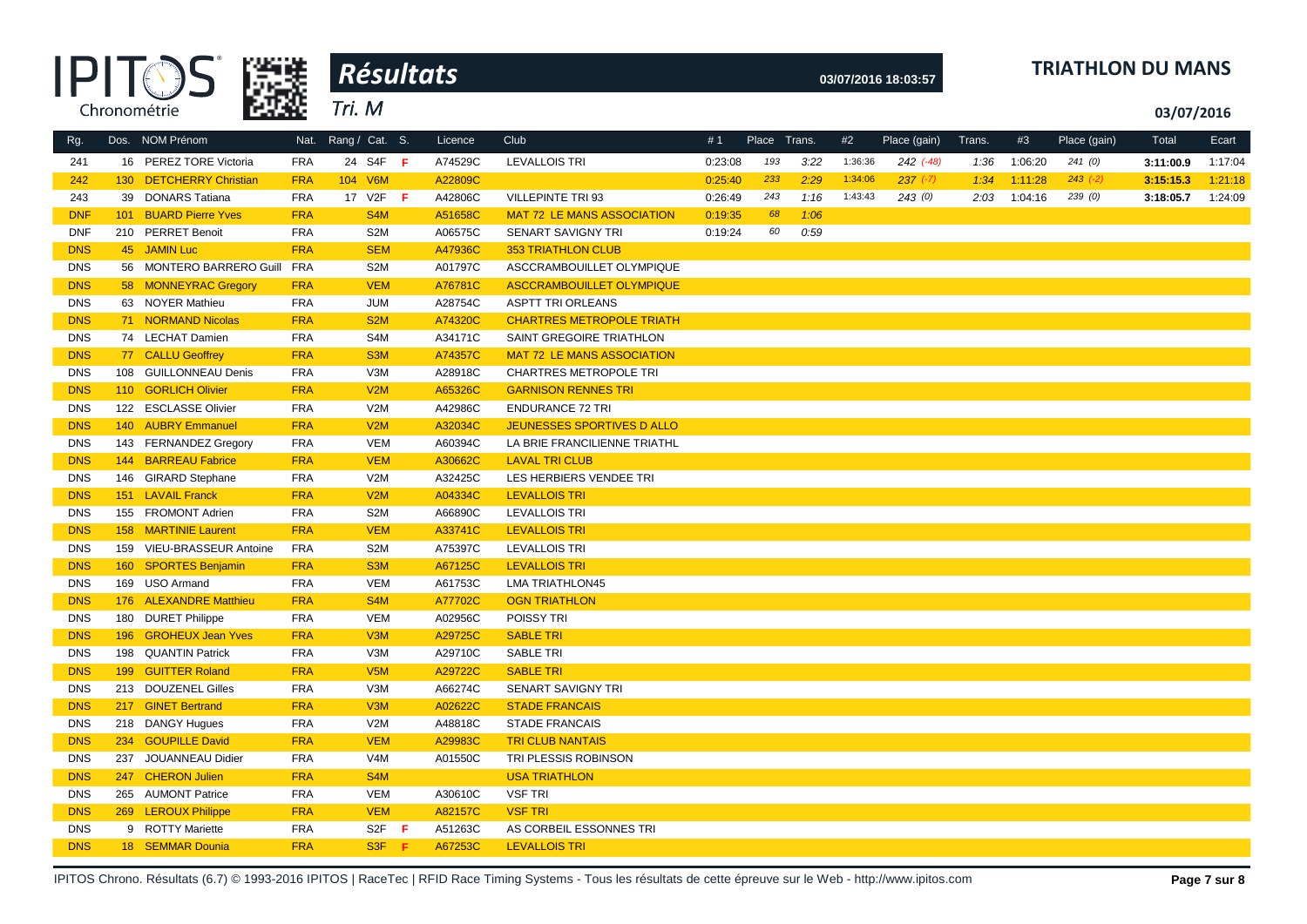|            |     |                            | 鶅キ         | <b>Résultats</b> |         |                         |         |       |        |         | 03/07/2016 18:03:58 |        |                  | <b>TRIATHLON DU MANS</b> |            |       |
|------------|-----|----------------------------|------------|------------------|---------|-------------------------|---------|-------|--------|---------|---------------------|--------|------------------|--------------------------|------------|-------|
|            |     | Chronométrie               | ПQ         | Tri. M           |         |                         |         |       |        |         |                     |        |                  |                          | 03/07/2016 |       |
| $Rg$ .     |     | Dos. NOM Prénom            | Nat.       | Rang / Cat. S.   | Licence | Club                    | #1      | Place | Trans. | #2      | Place (gain)        | Trans. | #3               | Place (gain)             | Total      | Ecart |
| <b>DSQ</b> | 214 | <b>ROUMIER Patrick</b>     | <b>FRA</b> | S <sub>3</sub> M | A04061C | SENART SAVIGNY TRI      | 0:16:55 |       | 1:12   | 1:09:20 |                     | 0:44   | 0:42:03          |                          |            |       |
| DSQ        |     | 126 PATALONE Nicolas       | <b>FRA</b> | S <sub>3</sub> M | A71696C | <b>ENDURANCE 72 TRI</b> | 0:20:49 |       | 1:07   | 1:11:34 |                     |        | $0.59$ $0.45.06$ |                          |            |       |
| <b>DSQ</b> | 194 | <b>TIRATAY Marc-Pierre</b> | <b>FRA</b> | S <sub>2</sub> M | A66295C | SABLE TRI               | 0:20:25 |       | 1:55   | 1:15:07 |                     | 1:00   | 0:52:42          |                          |            |       |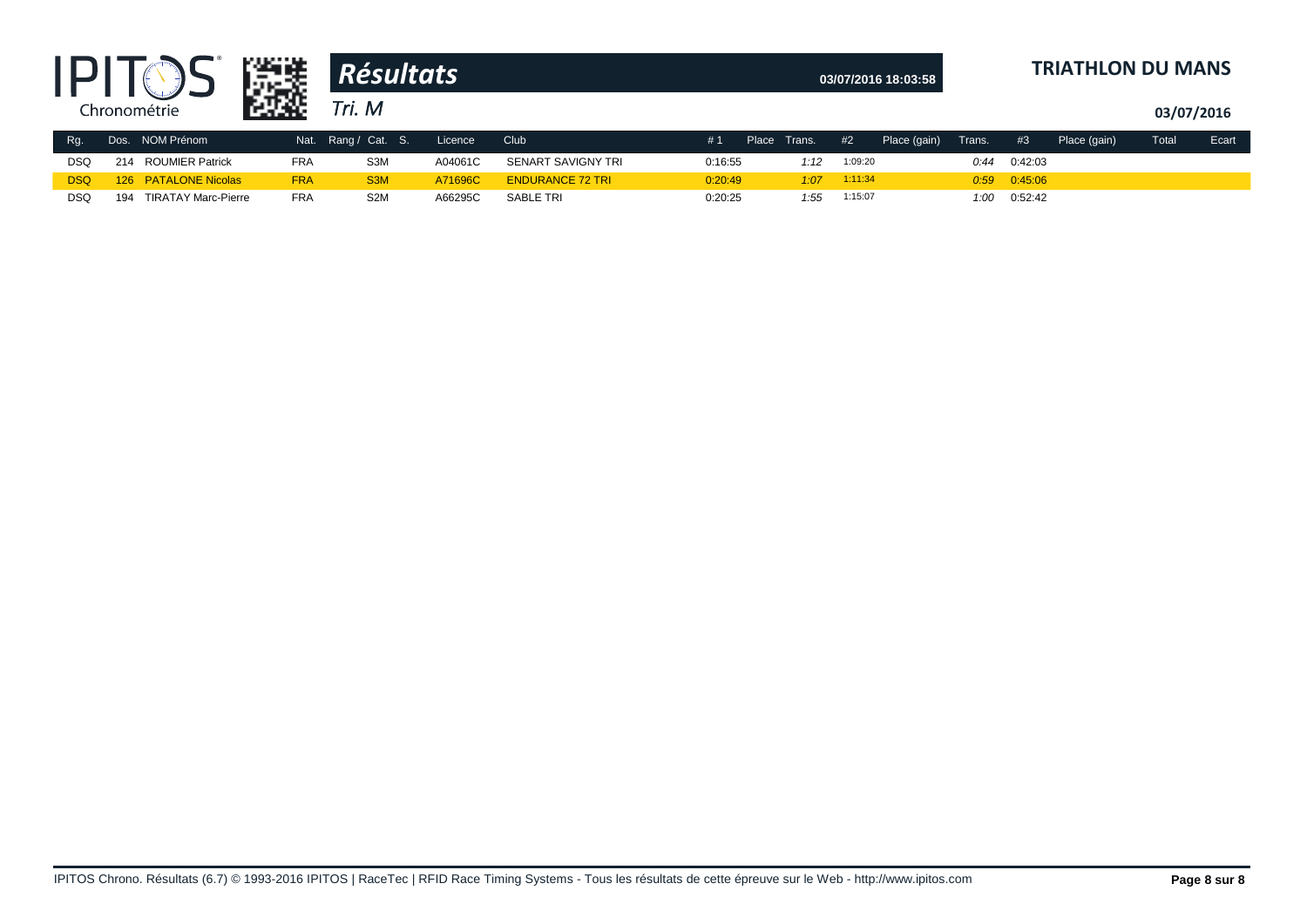# *Clas. Equipe par 3* **®**

*Tri. M*

Chronométrie

#### **TRIATHLON DU MANS**

**03/07/2016**

| Rg.                  | Dos. NOM Prénom                          | Nat. Rang / Cat.         |                  | S.<br>Licence                          | Club                                   | <b>Total</b>       |     |
|----------------------|------------------------------------------|--------------------------|------------------|----------------------------------------|----------------------------------------|--------------------|-----|
|                      | 1<br>240                                 | <b>ISSY TRI</b>          |                  |                                        |                                        | 5:56:05            | 12  |
| 3                    | 134 ELIASSE Romain                       | <b>FRA</b>               |                  | 2/SEM M A03634C                        | <b>ISSY TRI</b>                        | 1:57:55            |     |
| 4                    | 133 BUFFE Julien                         | <b>FRA</b>               |                  | 3/S3M M A03470C                        | <b>ISSY TRI</b>                        | 1:58:07            |     |
| 5                    | 132 DELAHAYE Thibaut                     | <b>FRA</b>               |                  | 4/SEM M A35418C                        | <b>ISSY TRI</b>                        | 2:00:03            |     |
|                      | $\overline{2}$                           | <b>VERSAILLES TRI</b>    |                  |                                        |                                        | 6:01:29            | 24  |
| $\blacktriangleleft$ | 294<br>258 LUCINI Audric                 | <b>FRA</b>               |                  | 1/SEM <b>M</b> A05331C                 | <b>VERSAILLES TRI</b>                  | 1:53:58            |     |
| $\overline{7}$       | 257 DELACROIX Timothee                   | <b>FRA</b>               |                  | 6/SEM M A05372C                        | <b>VERSAILLES TRI</b>                  | 2:01:16            |     |
| 16                   | <b>259 CONSTANTIN Olivier</b>            | <b>FRA</b>               |                  | 3/VEM M A05334C                        | <b>VERSAILLES TRI</b>                  | 2:06:16            |     |
|                      |                                          |                          |                  |                                        |                                        |                    |     |
| 17                   | 3<br>255<br>98 BENARD David              | <b>FRA</b>               | 14/S4M M A70106C | <b>MAT 72 LE MANS ASSOCIATION TRIA</b> | MAT 72 LE MANS ASSOCIATION             | 6:22:41<br>2:06:19 | 65  |
| 19                   | 84 JOUSSE Antoine                        | <b>FRA</b>               | 16/S4M M A30411C |                                        | MAT 72 LE MANS ASSOCIATION             | 2:06:47            |     |
| 29                   | 87 METAIS Stephane                       | <b>FRA</b>               |                  | 8/V3M M A30305C                        | MAT 72 LE MANS ASSOCIATION             | 2:09:35            |     |
|                      |                                          |                          |                  |                                        |                                        |                    |     |
|                      | 4<br>296                                 | <b>VSF TRI</b>           |                  |                                        |                                        | 6:36:50            | 126 |
| 23                   | 272 LAUNAY Pascal                        | <b>FRA</b><br><b>FRA</b> |                  | 5/V3M M A30573C<br>6/VEM M A30541C     | <b>VSF TRI</b><br><b>VSF TRI</b>       | 2:08:07            |     |
| 24<br>79             | 270 FOUINEAU Cyril<br>273 BARRE Thierry  | <b>FRA</b>               | 27/V2M M A31573C |                                        | <b>VSF TRI</b>                         | 2:08:17<br>2:20:26 |     |
|                      |                                          |                          |                  |                                        |                                        |                    |     |
|                      | 5<br>235                                 | <b>ENDURANCE 72 TRI</b>  |                  |                                        |                                        | 6:36:35            | 128 |
| 10                   | 123 BROUTE Romeo                         | <b>FRA</b>               |                  | 8/S4M M A31653C                        | <b>ENDURANCE 72 TRI</b>                | 2:02:56            |     |
| 47                   | 115 CHEVRE Sylvain                       | <b>FRA</b>               | 33/S4M M A42236C |                                        | <b>ENDURANCE 72 TRI</b>                | 2:14:17            |     |
| 71                   | 119 TANGUY Francis                       | <b>FRA</b>               | 42/S3M M A64336C |                                        | <b>ENDURANCE 72 TRI</b>                | 2:19:23            |     |
|                      | 6<br>247                                 | <b>LEVALLOIS TRI</b>     |                  |                                        |                                        | 6:38:37            | 139 |
| 11                   | <b>153 MAVIER Pierre</b>                 | <b>FRA</b>               |                  | 9/S3M M A04700C                        | <b>LEVALLOIS TRI</b>                   | 2:03:07            |     |
| 58                   | <b>150 VEZINHET Marc</b>                 | <b>FRA</b>               | 38/S4M M A65850C |                                        | <b>LEVALLOIS TRI</b>                   | 2:16:22            |     |
| 70                   | 149 DEL GIUDICE Fred                     | <b>FRA</b>               | 41/S3M M A77351C |                                        | <b>LEVALLOIS TRI</b>                   | 2:19:09            |     |
|                      | 7<br>264                                 | <b>RENNES TRI</b>        |                  |                                        |                                        | 6:42:18            | 170 |
| 13                   | 185 EXMELIN Antoine                      | <b>FRA</b>               | 11/S3M M A34892C |                                        | <b>RENNES TRI</b>                      | 2:04:40            |     |
| 20                   | 184 DAYON Frederic                       | <b>FRA</b>               |                  | 4/VEM M A64073C                        | <b>RENNES TRI</b>                      | 2:07:05            |     |
| 137                  | 186 RUCHETON Yoann                       | <b>FRA</b>               | 68/S3M M A34803C |                                        | <b>RENNES TRI</b>                      | 2:30:34            |     |
|                      | 8<br>241                                 |                          |                  | <b>JEUNESSES SPORTIVES D ALLONNES</b>  | <b>SECTION TRI</b>                     | 6:50:30            | 172 |
| 50                   | 142 BLANCHARD Alain                      | <b>FRA</b>               | 13/V2M M A32035C |                                        | <b>JEUNESSES SPORTIVES D ALLO</b>      | 2:14:42            |     |
| 60                   | <b>139 BODENES Gilles</b>                | <b>FRA</b>               | 18/V2M M A78432C |                                        | <b>JEUNESSES SPORTIVES D ALLO</b>      | 2:17:45            |     |
| 62                   | <b>137 MONTJOTIN Arnaud</b>              | <b>FRA</b>               | 19/VEM M A43828C |                                        | <b>JEUNESSES SPORTIVES D ALLO</b>      | 2:18:04            |     |
|                      | 9<br>273                                 | <b>SO HOUILLES TRI</b>   |                  |                                        |                                        | 6:50:22            | 178 |
| 35                   | 192 PRIGENT Anthony                      | <b>FRA</b>               | 25/S3M M A01171C |                                        | SO HOUILLES TRI                        | 2:11:30            |     |
| 63                   | 190 ZEPPARELLI Thierry                   | <b>FRA</b>               | 20/V3M M A01156C |                                        | SO HOUILLES TRI                        | 2:18:22            |     |
| 80                   | 193 FOURNIER Patrick                     | <b>FRA</b>               |                  | 28/V2M M A01175C                       | SO HOUILLES TRI                        | 2:20:31            |     |
|                      | 10                                       | <b>SABLE TRI</b>         |                  |                                        |                                        | 6:52:11            | 193 |
| 43                   | 266<br><b>197 BEAUCE Christophe</b>      | <b>FRA</b>               | 12/VEM M A29724C |                                        | <b>SABLE TRI</b>                       | 2:13:25            |     |
| 56                   | 203 BRANCHU Sebastien                    | <b>FRA</b>               | 16/VEM M A29719C |                                        | <b>SABLE TRI</b>                       | 2:15:46            |     |
| 94                   | 202 FOUSSIER Nicolas                     | <b>FRA</b>               |                  | 53/S3M M A87070C                       | <b>SABLE TRI</b>                       | 2:23:01            |     |
|                      |                                          |                          |                  |                                        |                                        |                    |     |
|                      | 11<br>292                                | <b>VELIZY TRI</b>        |                  |                                        |                                        | 6:58:22            | 211 |
| 59<br>65             | 254 MATHIS Clement<br>249 TOHIER Cedric  | <b>FRA</b><br><b>FRA</b> | 21/VEM M A05239C | 2/JUM <b>M</b> A45794C                 | <b>VELIZY TRI</b><br><b>VELIZY TRI</b> | 2:17:16<br>2:18:29 |     |
| 87                   | 252 JAUDOIN Gilles                       | <b>FRA</b>               |                  | 31/V3M M A05211C                       | <b>VELIZY TRI</b>                      | 2:22:37            |     |
|                      |                                          |                          |                  |                                        |                                        |                    |     |
|                      | 12<br>279                                | <b>TOBESPORT</b>         |                  |                                        |                                        | 6:59:58            | 231 |
| 38                   | 224 MARIDET Olivier                      | <b>FRA</b>               | 10/VEM M A32569C |                                        | <b>TOBESPORT</b>                       | 2:11:56            |     |
| 85<br>108            | 225 MERCIER Gregory<br>223 BRUNET Julien | <b>FRA</b><br><b>FRA</b> | 48/S4M M A64478C |                                        | <b>TOBESPORT</b><br><b>TOBESPORT</b>   | 2:21:55            |     |
|                      |                                          |                          | 58/S4M M A41220C |                                        |                                        | 2:26:08            |     |